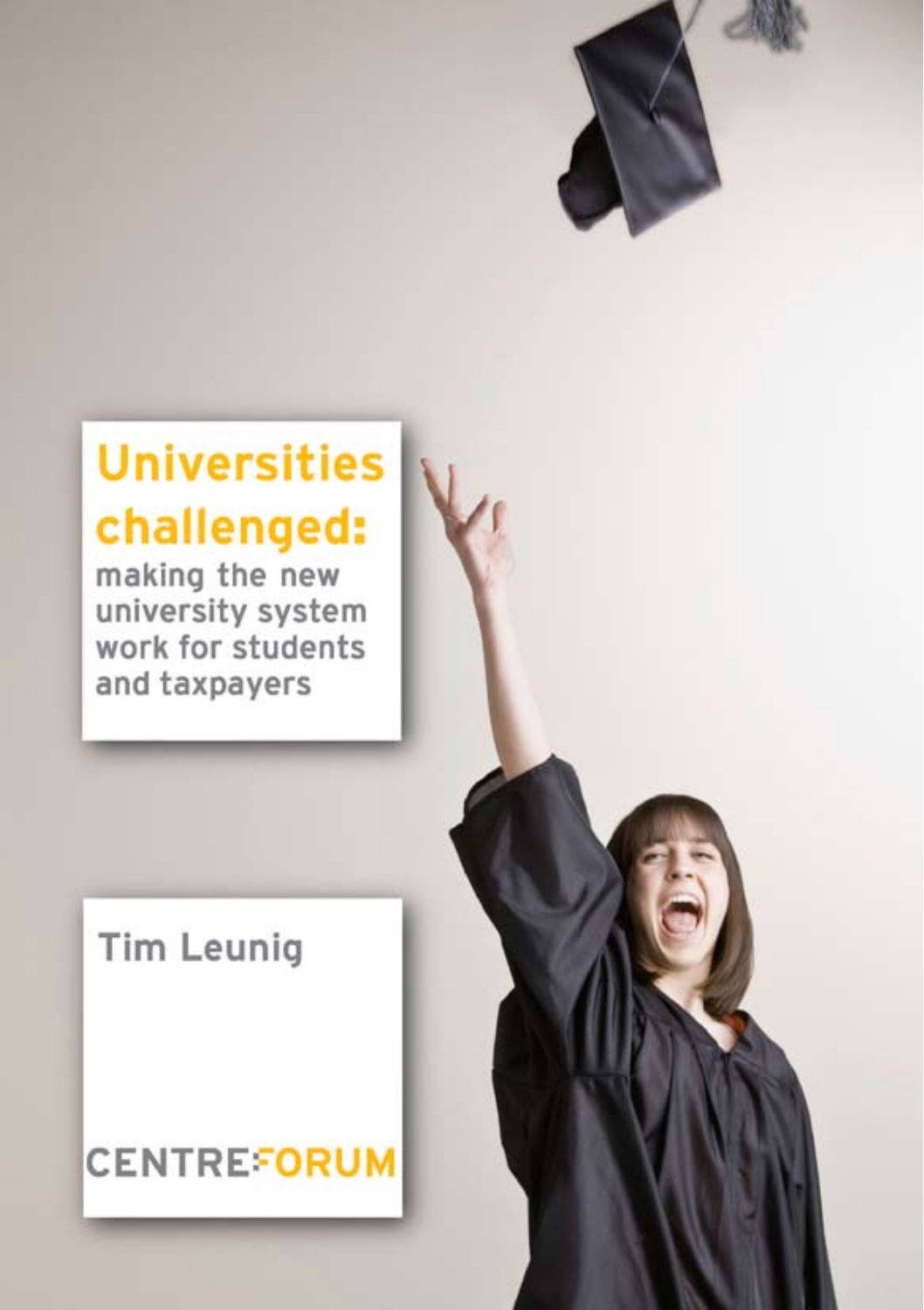#### About the author

Tim Leunig joined CentreForum in January 2011, from the London School of Economics. As well as his academic work, he has served on the academic advisory board to the Barker Review of Land Use Planning, co-authored a research paper for the Eddington Review on transport and the economy, and has written widely in the press and for think tanks on planning, housing, transport, pensions, university access and economic issues more generally.

#### Acknowledgements

Tim Leunig is grateful to CentreForum colleagues and particularly to a range of people in universities for commenting on an earlier draft of this paper. They remain anonymous and the author takes all responsibility for the ideas expressed here.

#### ISBN 1-902622-87-1 Copyright 2011 CentreForum

All rights reserved

No part of this publication may be reproduced, stored in a retrieval system, or transmitted in any form or by any means, electronic, mechanical, photocopying, recording or otherwise, without the prior permission of CentreForum. The moral rights of the author are asserted.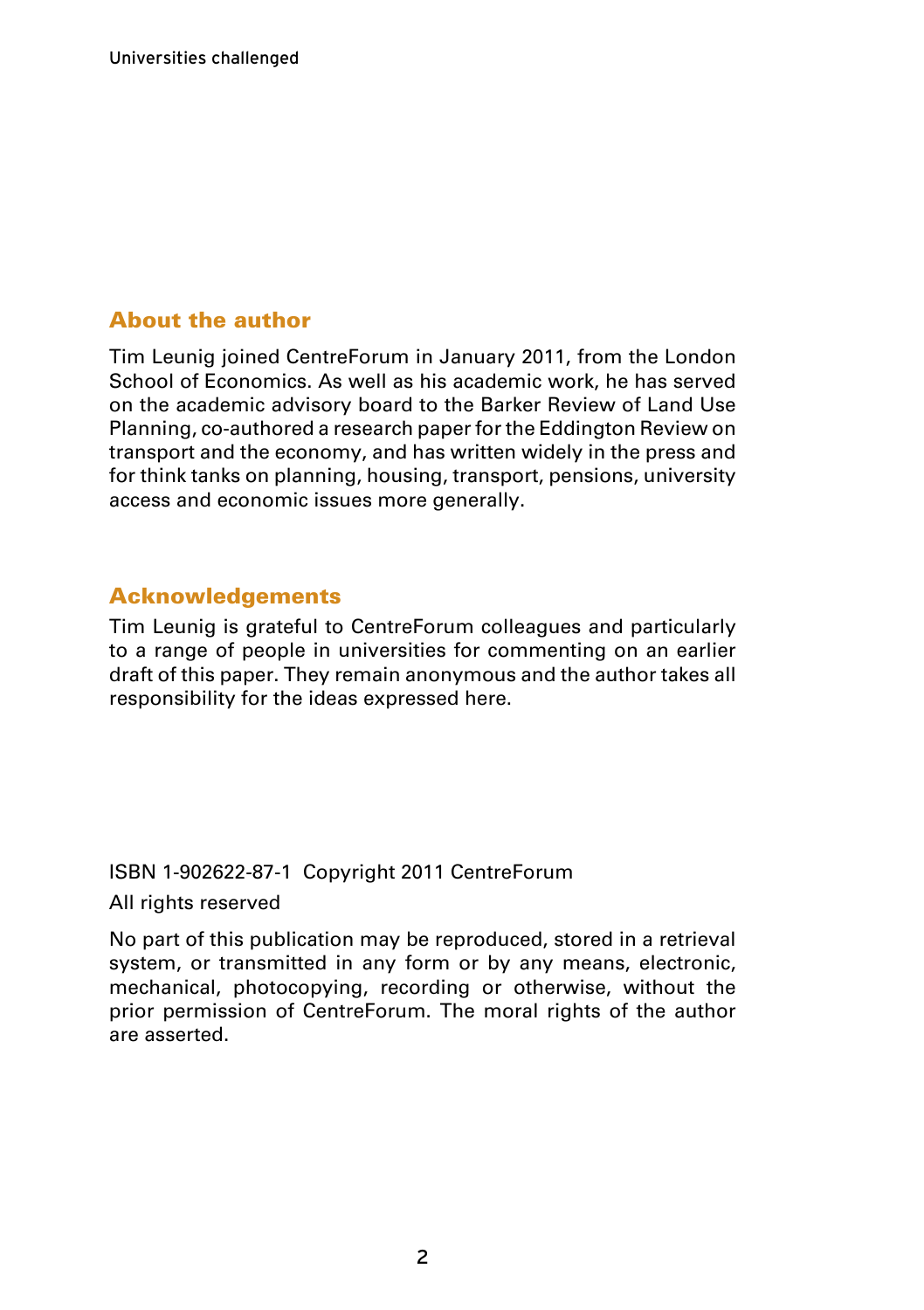### **Contents** :

| Executive summary                                                 | 4  |
|-------------------------------------------------------------------|----|
| Introduction                                                      | 6  |
| A very short history of university fees<br>and student loans      | 9  |
| Why we need government controls<br>on quantity and prices         | 11 |
| The previous system $-$<br>and why it will not work in the future | 12 |
| The role of the Office of Fair Access                             | 13 |
| The universities' case for higher fees                            | 16 |
| What is government going to do?                                   | 19 |
| Other approaches that have only<br>limited potential              | 22 |
| A better system                                                   | 25 |
| What would the effects be?                                        | 37 |
| Conclusion                                                        | 41 |
| Appendix                                                          | 42 |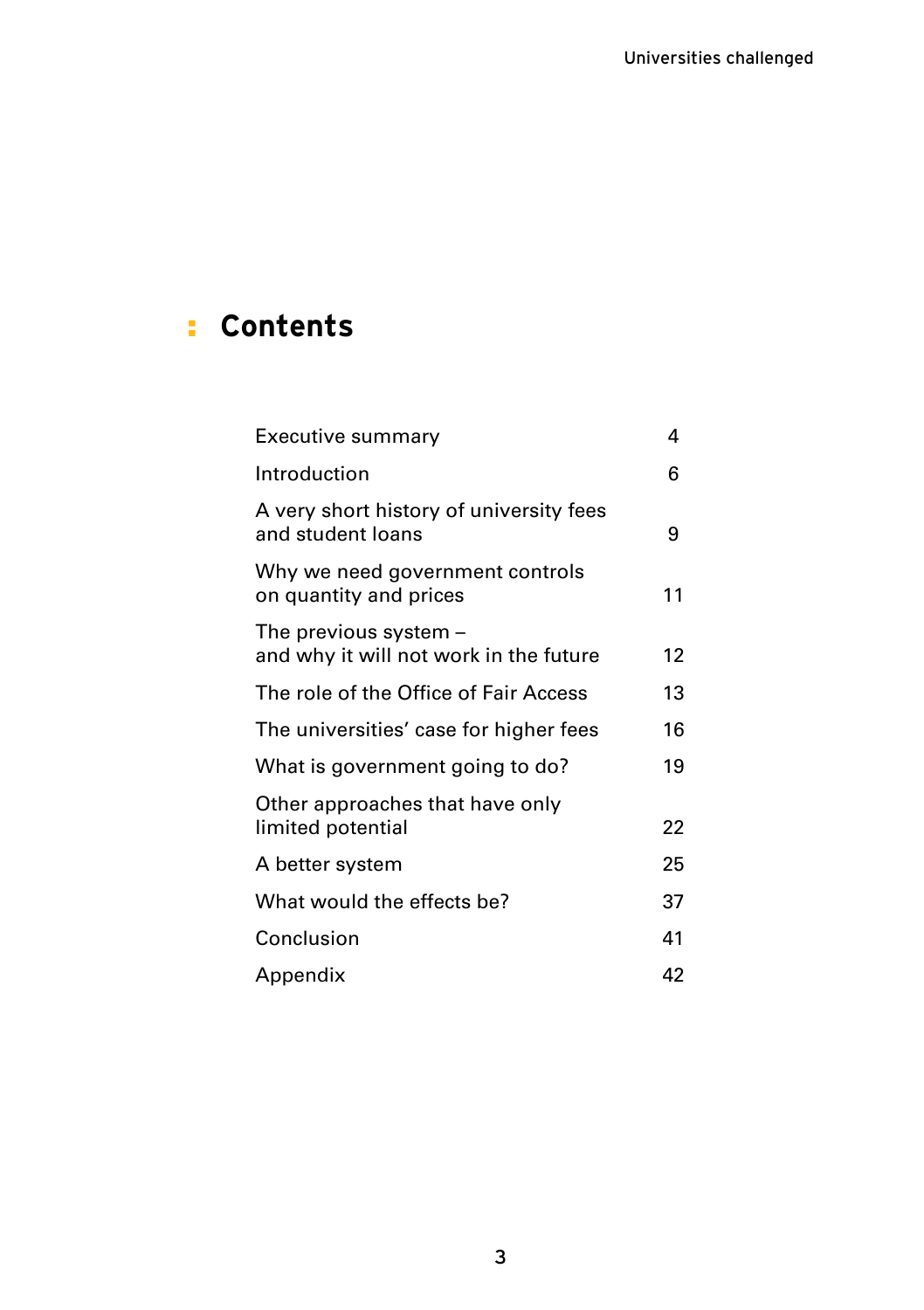### **Executive summary** :

The government has announced a new system of university funding.1 Government grants for teaching will fall, and universities will be allowed to charge higher fees. The government will loan students the money to cover their fees, and the loans only have to be paid back if the former student earns a high enough salary, for long enough. If the student does not earn enough, then the government will write off the debt. The government will also offer maintenance loans to students, on essentially the same basis.

Whether this system works for students, universities and governments is not yet clear. There is an inherent trade-off here: high fees mean universities do well at the expense of students and government, and vice versa. Notice that the financial interests of government and student are aligned: both want low fees. Students want them so that they have to pay back less, governments want them so that they have to write off less debt. This is an optimistic sign, since it means that the government's financial interests are on the side of the consumer, not the producer.

Those who believe in student empowerment, and those who want to limit the cost of universities to the taxpayer therefore want the same thing: a system in which universities are given incentives to be efficient and to maximise value for money in the fees they charge. Both want to see the courses that students want to take, at a price students want to pay, expand at the expense of courses that students do not want to take, at prices they do not want to pay.

At first sight there is competition between universities to help to achieve this, in that would-be students can apply to any university of their choice. But because government restricts the number of students that each university can take, this is not real competition: universities that are not well-liked will still get their students sooner or later.

<sup>1</sup> The word 'university' is used here to mean all institutions offering Higher Education courses.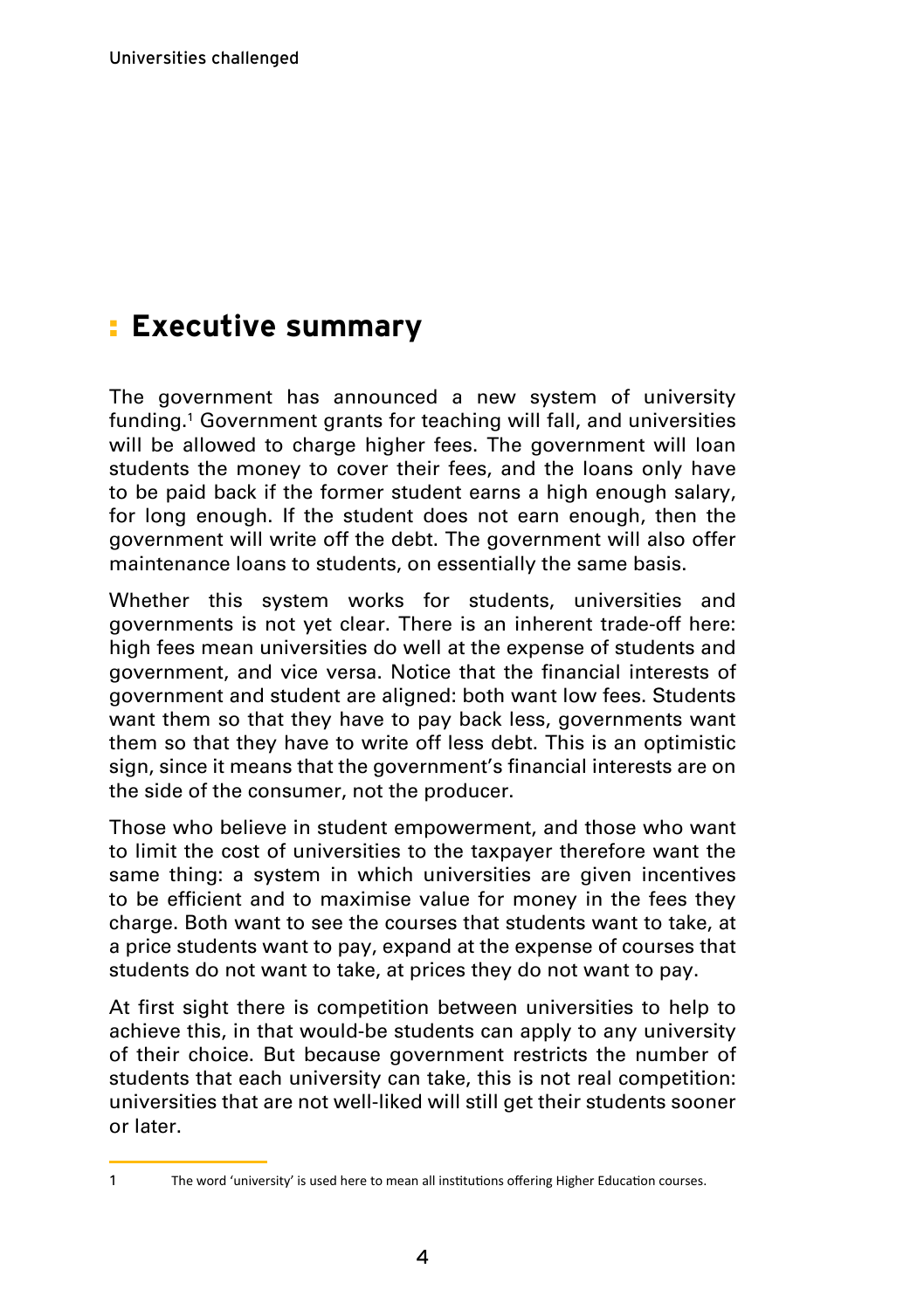Government must devise a system in which universities and courses that are popular are able to expand. But since the contingent nature of the loans system means that students are subsidised, we need a system that allows individual universities to expand, but which does not allow the sector as a whole to expand indiscriminately.

This paper sets out a method to do this. In essence, government will auction the right to offer places to universities. Universities will bid for those places, with these allocated on the expected loss to government. This gives universities an incentive to offer courses that offer value for money, keeping prices down for students and reducing the cost to taxpayers. Universities that bid for more places than students turn out to want will have to return those places, which will then be re-auctioned to other universities. Thus universities cannot 'trap' students by cornering the market by bidding for excessive places, and universities that are oversubscribed can take more people if they wish to.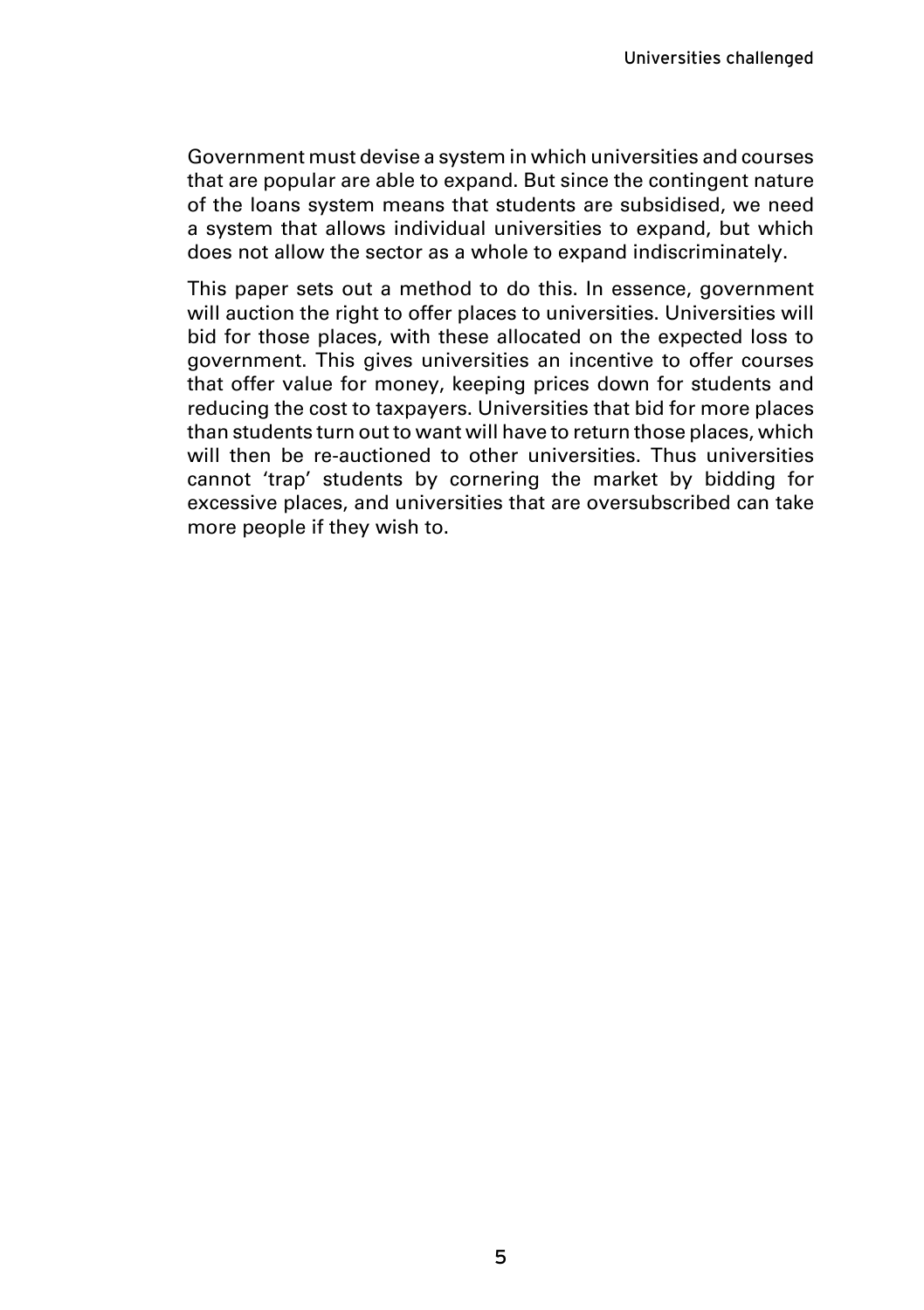### <mark>:</mark> Introduction

The changing relationship between government, students and university has been the most fraught part of the coalition's legislative agenda so far. The legislation was particularly problematic for Liberal Democrats, whose MPs almost without exception signed the NUS pledge which read "I pledge to vote against any increase in fees in the next parliament and to pressure the government to introduce a fairer alternative".<sup>2</sup> But although the Liberal Democrats took most of the flak, there seems little doubt that all members of the government are affected by protests as large as those witnessed in London and elsewhere recently.

At present the government is actively working through exactly how the policy will be implemented. Universities currently have the right to raise fees to £6,000 and in some circumstances to £9,000. We do not yet know the prices that every individual university will wish to charge, or whether they will be allowed to do so. Four groups should care about the level of fees. First, universities, who receive them, and the academics who work in them. Second, students, who have to pay them. Third, taxpayers, since they will end up paying for some students, under the loan system. And fourth, politicians, because the political heat will be greater if almost all universities charge around £9,000 than if these figures are an exception. This paper sets out a system that should lead to lower average fee levels. If these ideas are enacted then the cost to students and taxpayers will be lower, politicians ought to be less hated, and (some) universities less prosperous. Before we set out how the ideas will work, we explain how we came to be where we are today.

The recent legislation dramatically changes the environment in which universities operate. Universities currently receive two streams of funding for teaching undergraduates: from student fees and directly from the government in the form of grants. For students starting in 2012-13 and beyond, universities will generally

<sup>2</sup> www.nus.org.uk/Campaigns/Funding-Our-Future/Lib-Dem-MPs-sign-the-pledge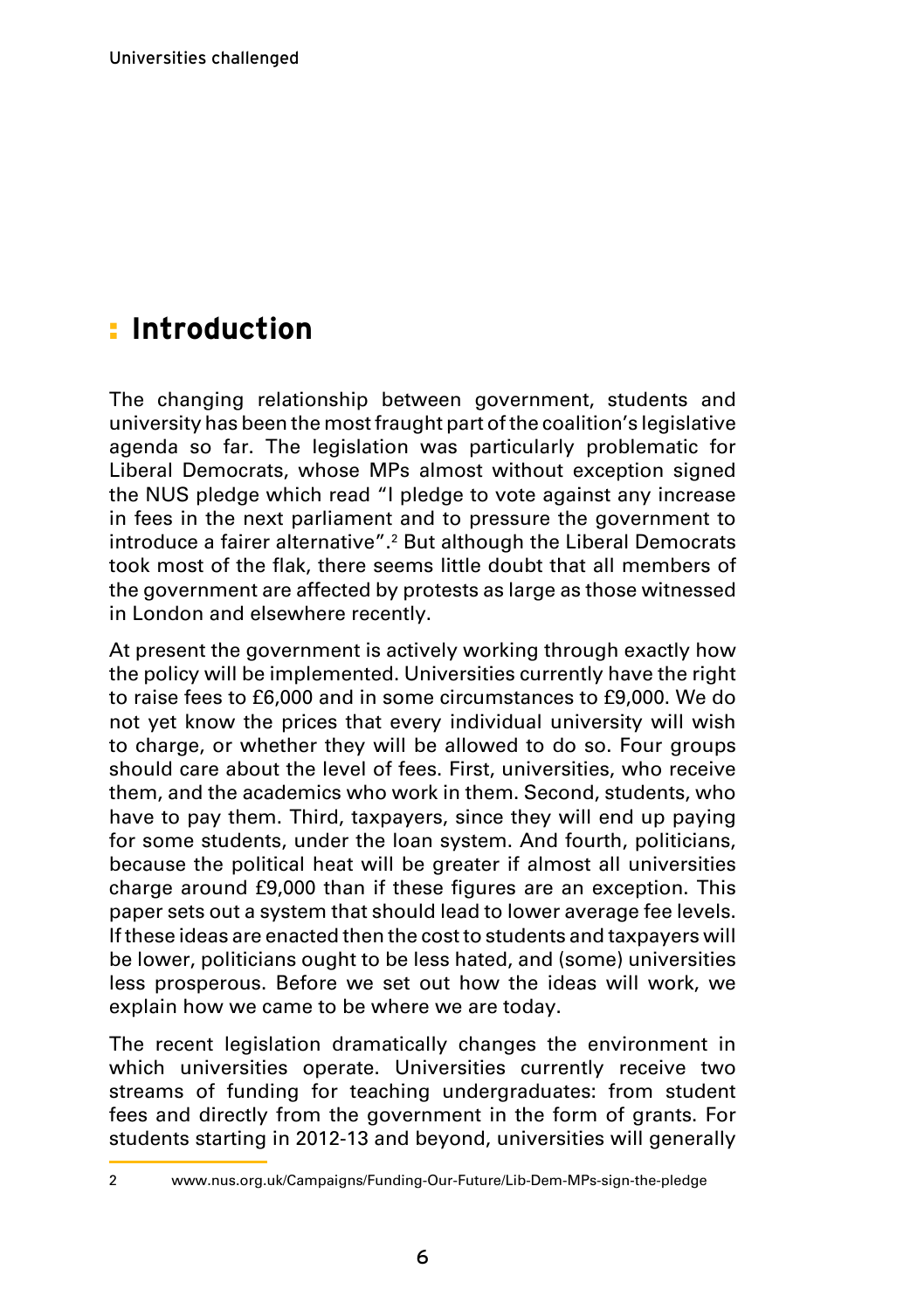receive all of their income from students, although a limited number of high cost science courses will continue to receive some direct government funding. Fees will clearly rise, and the government has set a cap at £9,000 to stop them rising by amounts that are politically unacceptable. As now, no student will pay up front, with the government providing loans that only have to be repaid if the graduate earns an income in excess of the median income, currently £21,000 a year.

There are good reasons to move the cost of university funding from the general taxpayer to graduates. Graduates are, on average, richer than the general taxpayer, so the move is likely to be progressive. This is particularly true in that graduates who do not earn high salaries will have their debts fully or partially forgiven. The largest group in this category are likely to be women, and in particular women who work part-time after having children. We know too that there is no evidence that earlier moves to increase fees have had any adverse effects on social mobility. The lack of large numbers of students from poorer backgrounds at universities, and particularly at top universities, is primarily because people from such backgrounds achieve lower grades in schools. If we are serious about tackling social mobility, it is to schools, and not universities, that we need to look. The government appears to have listened to this message and has therefore decided to implement a 'pupil premium' that will offer significantly greater levels of funding for those teaching school age students who are in receipt of free school meals.

The government wants students to be in the driving seat, forcing universities to offer good courses at good prices. But there is a real danger that the reforms enacted so far will put universities in the driving seat, and that we will see (almost) all universities charging (almost) all students the full £9,000 very quickly. There are lots of reasons to believe that this is true: universities are collectively oversubscribed, reducing downward pressure on prices. Access conditions – a requirement of higher fees – have historically been easy to fulfil. The media narrative has focused on the £9,000 fee level, to the extent that everyone expects that figure to be common. The government appears to have given universities the right to expropriate students and taxpayers. That is in the interest of no-one except university faculty.

This paper argues that the best way to get universities to offer courses at lower fees is to oblige them to compete with each other to be allowed to offer places. Those who offer good value will be allowed to expand, those that do not will as a result of more popular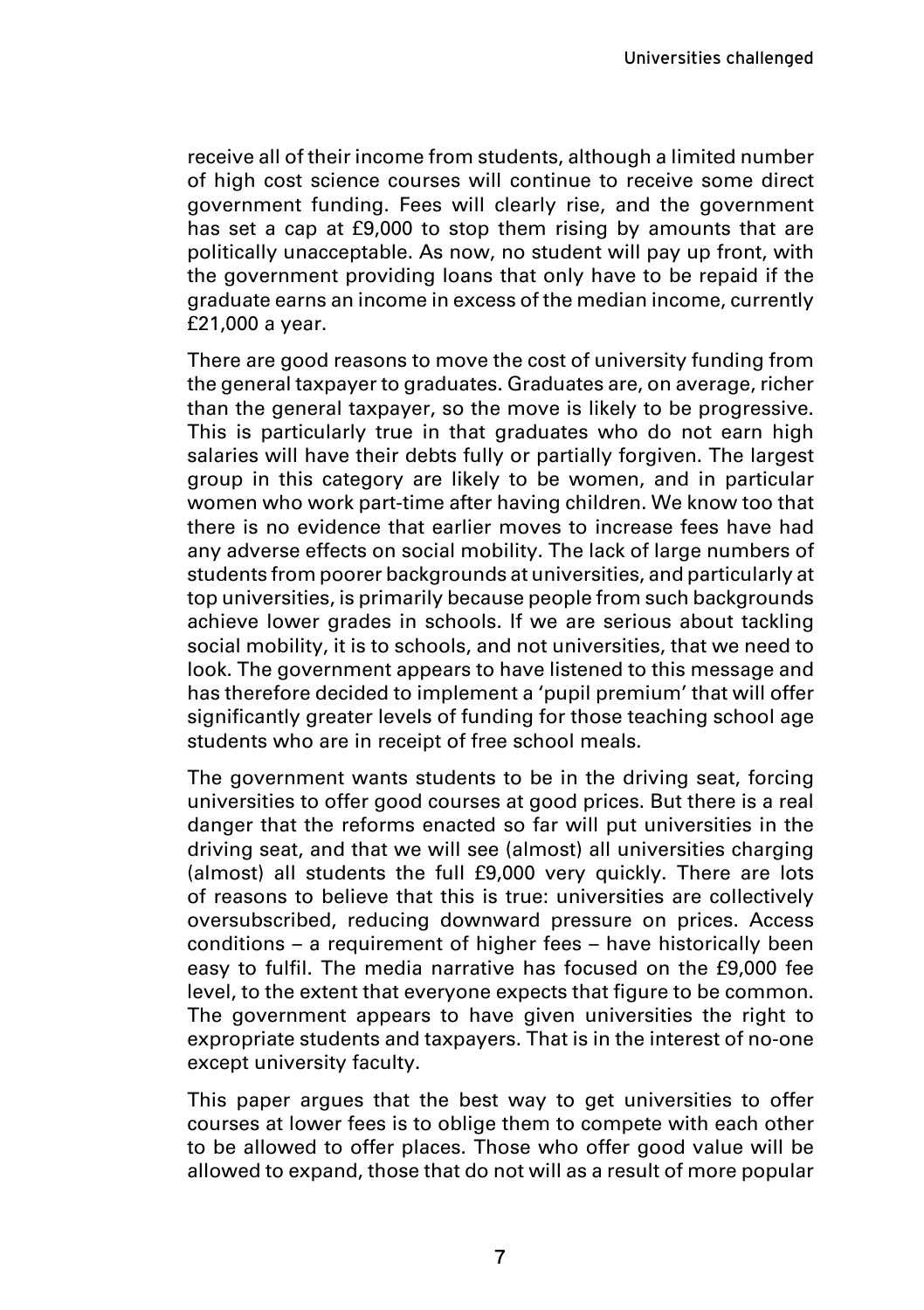university's expansion contract or even close. New entrants will be strongly encouraged. Once 'overcharging' universities face the genuine threat of closure, they will have a clear incentive to be more efficient, and will stop overcharging. Many universities should be able to offer good quality courses in a wide range of subjects for under £5,000 a year.

The system produced here is not straightforward for government or universities. It will take effort to implement, and that precludes its implementation for students beginning in academic year 2012-3. Importantly the system is straightforward for students, for whom there should be no discernible change – except that fees will be lower for many. And, as importantly, this system creates good incentives for universities to offer courses that students want to do, at prices that they – and the taxpayers who are underwriting them – are happy with.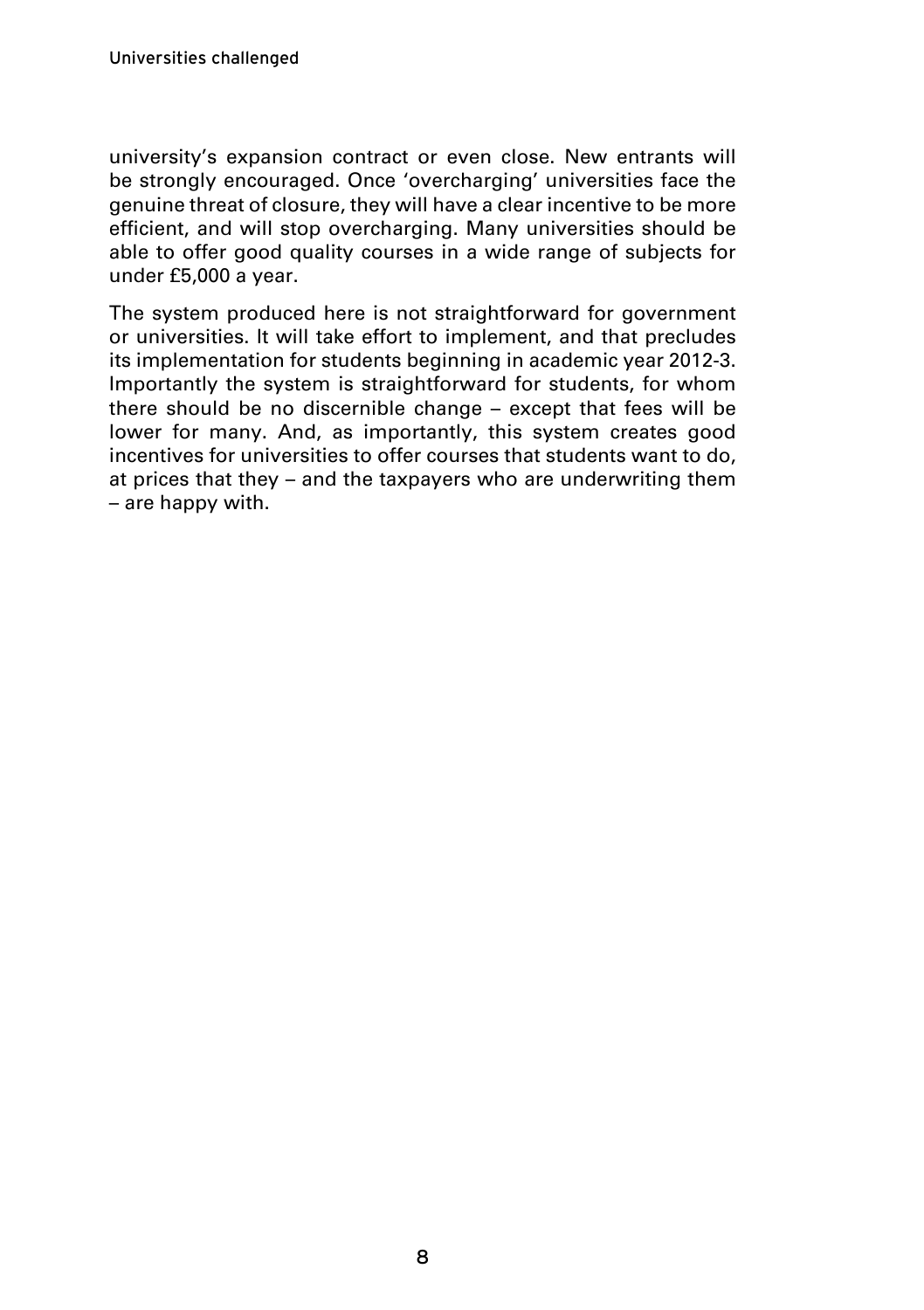### **A very short history of university fees**  : **and student loans**

Following the publication of the Conservative commissioned Dearing Report in 1997, the Labour government introduced uniform university fees in 1998, means tested against parental income. Students were eligible for loans to pay these fees, with repayments contingent on earning more than a threshold, initially £10,000. The rate of interest was set equal to the rate of inflation, so that the debt did not increase in "real" terms. Those who earned insufficient amounts saw their debts written off after 25 years. Fees were initially set at £1,000 per year, rising with inflation. Different arrangements applied in Scotland.

In 2003 universities were allowed to raise fees, up to a maximum of £3,000 per year, irrespective of parental income. Loans were again available on essentially the same basis, now with a minimum income level for repayments of £15,000. All universities charge the full amount permitted in law.

Following the Labour commissioned Browne Report, the Conservative-Liberal Democrat coalition government has announced that universities will be able to charge up to £6,000, or £9,000 subject to meeting access criteria agreed with the university access body OFFA, with contingent loans again available to students. Repayments would begin when a former student's income exceeded £21,000, which would itself be indexed to median earnings. The interest rate would be inflation initially, rising to inflation plus up to 3% after repayments begin, with the exact rate dependent on the earnings of the person repaying the debt.<sup>3</sup> In addition, students will generally be eligible for maintenance loans of £3,750 a year, to be recovered through the same repayment plan.<sup>4</sup> Outstanding debts

 $\mathbf{z}$ The real interest rate is 0% for those earning £21,000, rising to 3% for those earning £41,000 or more.

<sup>4</sup> Students from the poorest backgrounds will also be eligible for a maintenance grant, and students from moderately poor backgrounds will be eligible for a larger maintenance loan.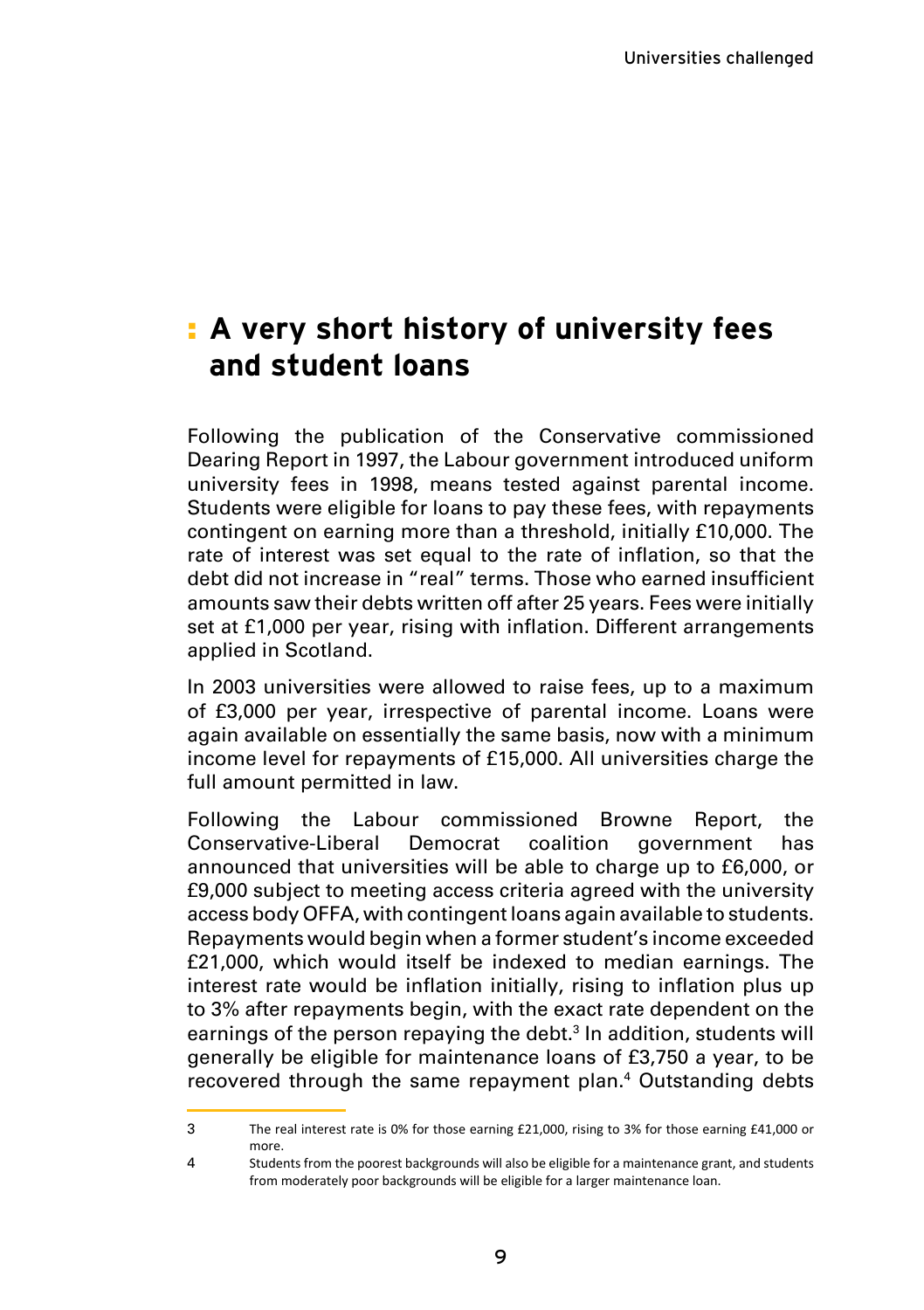would be forgiven 30 years after graduation. As before, students (or their parents) have the right to pay fees directly to the university, up front. At the same time as increasing the amount that universities can charge, the government has reduced the teaching grant that it pays to all universities. In the case of non-laboratory subjects the teaching grant will no longer exist, with an equivalent cut in the grant for laboratory-based subjects.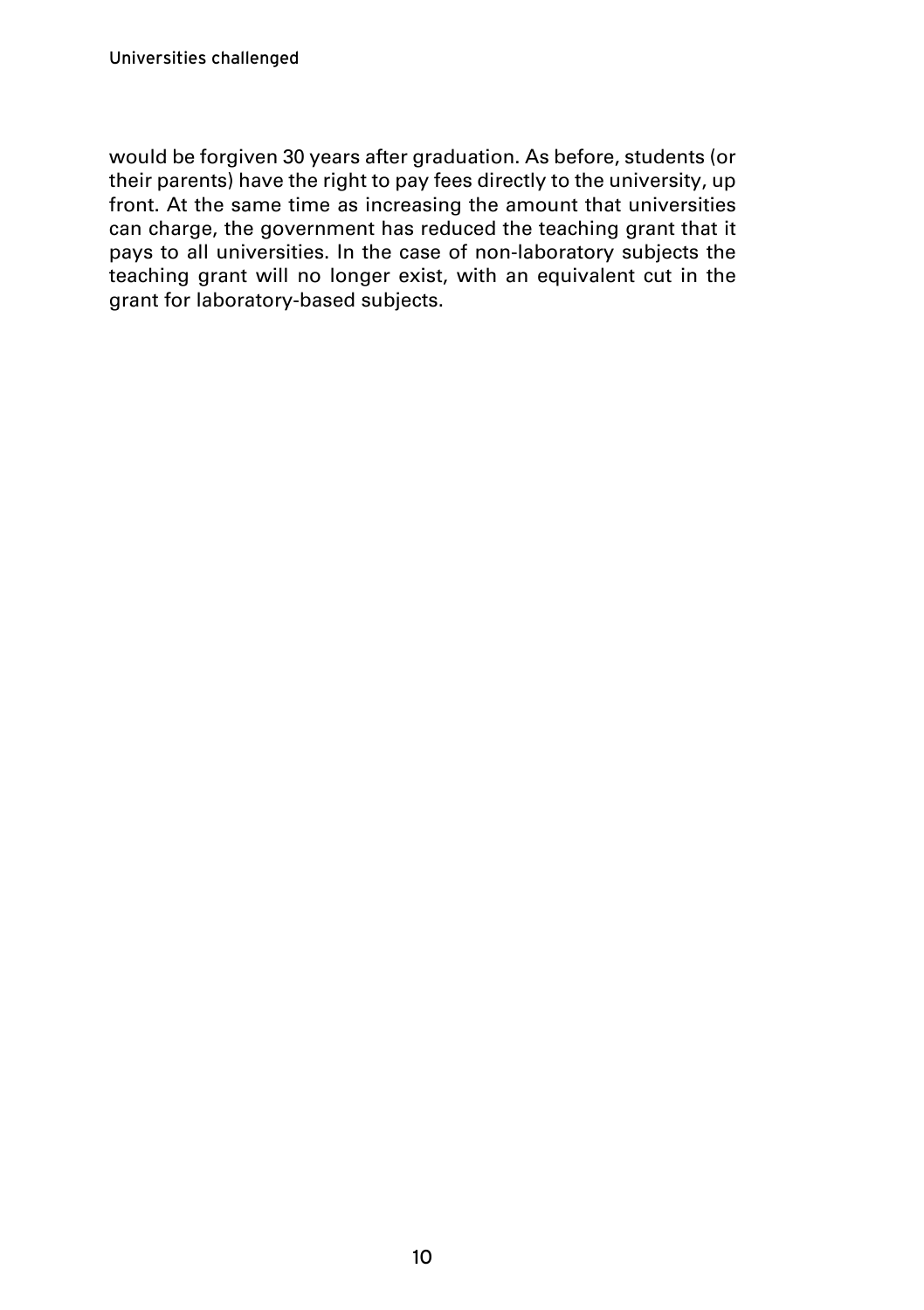### **Why we need government controls on**  :**quantity and prices**

The government could allow anyone to go to university, and allow universities to charge any fee that they like, either with or without a cap. But doing either would be very expensive for taxpayers.

#### The financial case for capping numbers

Students cost the government money either because the government pays for students' tuition upfront, via grants to universities, or because the tuition loan system is income-contingent and many loans will be forgiven in all or part, or because the government uses some combination of the two systems. Controlling the number of students is therefore imperative for public finances under any system of university financing.

#### The financial case for capping fees

Under the new system fees can rise to up to £9,000 a year. The loans system is income contingent, with students paying back 9% of their income above a £21,000 threshold. As fees rise, students do not pay back more each month, but will pay off their loans for more years. Since any outstanding loans are cancelled after 30 years, it follows that raising fees from (say) £6,000 to £9,000 will not lead to a 50% rise in the amount repaid, unless (at first approximation) the debt from annual fees of £6,000 would have been entirely repaid within 20 years, allowing the debts from £9,000 fees to be repaid in 30.<sup>5</sup> We can easily imagine a situation in which many graduates would manage to pay off all of a debt if fees are £6,000, but in which relatively few would pay off all of the debt if fees are £9,000. In short, the government's position is leveraged, and when fees rise, the cost to government rises disproportionately.

<sup>5</sup> The actual numbers are more complex, depending primarily on the rate of income growth of the graduate concerned relative to the rate of growth of median income.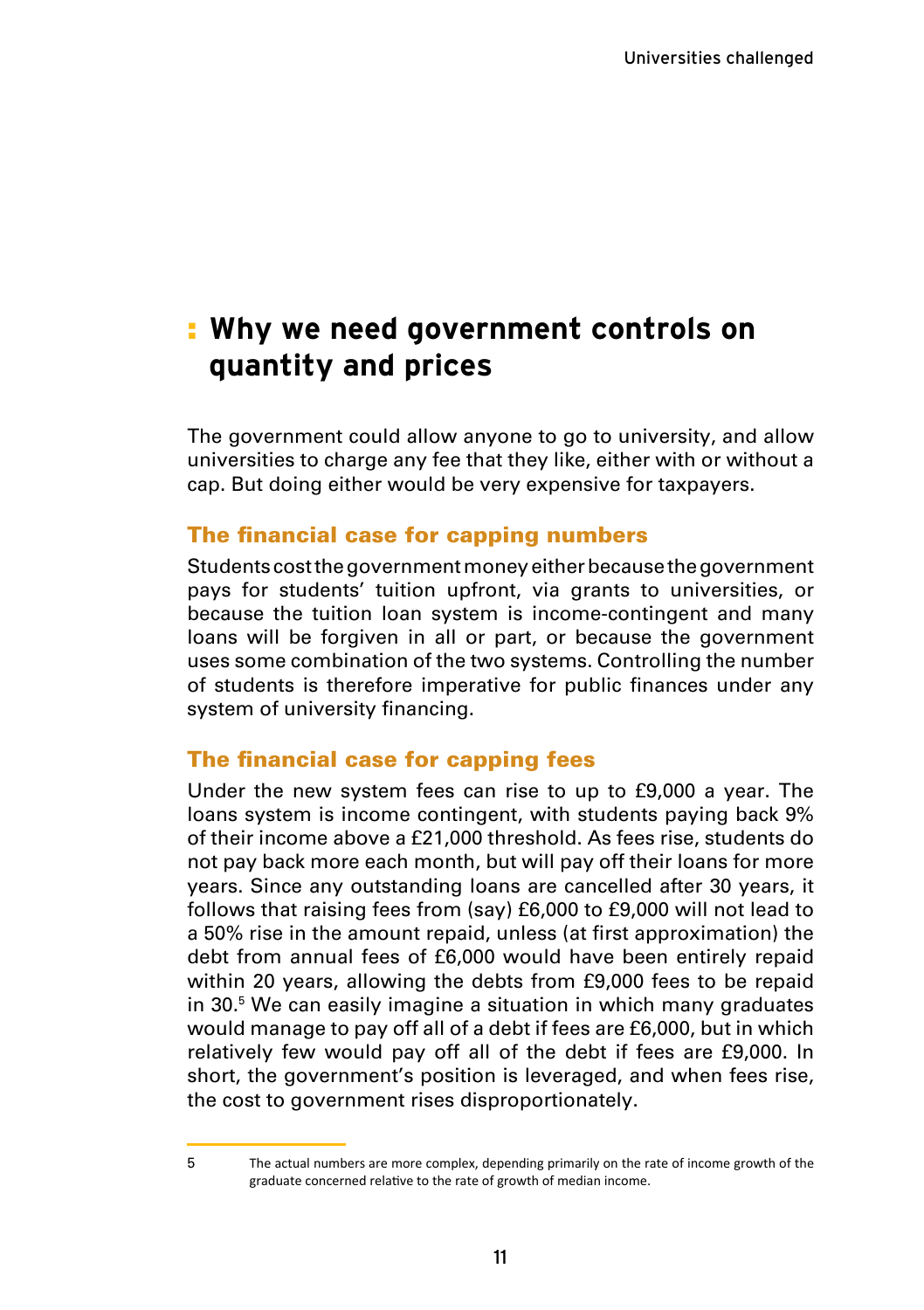### **The previous system**  :**– and why it will not work in the future**

The system that has been used up until now has been one of command and control. Universities are given a target number of places to fill each yearfor each course, and if they under or overshoot that target then their budgets will be cut. Currently universities are fined £3,700 per student over quota. (In some circumstances they are allowed to vire places to a small extent from one year to another, and have considerable flexibility to vire between similar subjects within any given year.) As a result, it is relatively easy for government to control the total number of students, and the total bill.

The number of places at each institution is essentially rolled over from year to year, with institutions able to bid for additional places if they want to form a new department, grow generally, or meet particular initiatives set by government. But there is no competition between universities within any year to any extent.

The number of students who would like to go to university exceeds the number of places made available by the government. We can see this in that the number of applicants exceeds the number who receive offers or attend university. In addition it is plausible that other people would apply to university but are put off by the perception that they will not be offered a place. That demand exceeds supply means that there are few incentives for institutions to cut fees.

All universities currently charge the current maximum in the knowledge that the quota system guarantees them a full set of students. They cannot grow at each others' expense, and demand, at the current price, exceeds supply. At most, they have to be energetic in clearing, but they will get their numbers and their revenue. If the previous system was simply rolled forward, we would expect almost all institutions to charge the maximum £9,000. They would have every incentive to do so, and no incentive not to do so.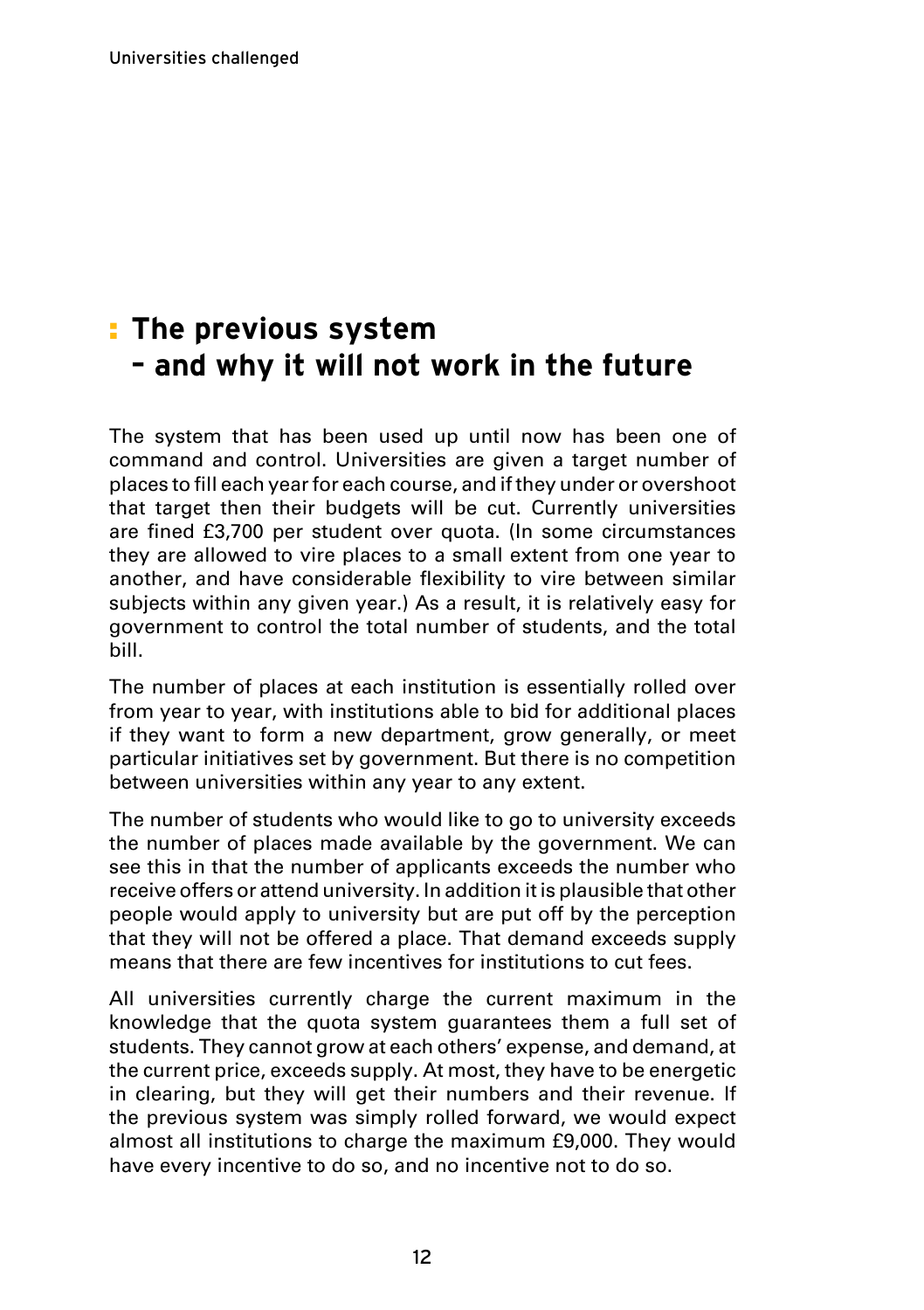### **The role of the Office for Fair Access** :

The current legislation states that universities may charge more than £6,000 only if they satisfy the Office for Fair Access (OFFA) that they will be successful in widening participation. Universities will not, per se, be assessed for value for money.

The way in which access conditions will be constructed are set out in some detail in a guidance letter from Vince Cable and David Willetts, as the two relevant ministers, to Sir Martin Harris, Director of OFFA. The law requires OFFA to "have regard" for such guidance, and thus this document is important.

The document makes a number of crucial statements. Universities are required to have a credible plan in order to be allowed to raise fees above £6,000: "institutions that wish to charge more than the basic level of graduate contributions [will have] to agree new Access Agreements with you, setting out how they will promote access by under-represented groups and the progress they intend to make." (para 1.6). Progress will be assessed annually, but within a five year framework.

Universities do not have to prove that their methods deliver greater access, only to persuade OFFA that they will work. Furthermore, once higher fees are in place, OFFA's powers are relatively limited, or so draconian that it is hard to envisage them being applied. OFFA has three sanctions.<sup>6</sup> The first is restitution if students have been disadvantaged. This is applicable in a limited range of circumstances, but not applicable if access plans are less successful than expected. Second, OFFA can fine institutions up to £500,000. OFFA has never yet fined anyone, even though "the Government believes that progress over the past few years in securing fair access to the most selective universities has been inadequate" (para 1.4). £500,000 amounts to the extra £3,000 in fees for just 167 students. For a major university with 20,000 students, this is less

<sup>6</sup> Ministerial access guidance document para 7.1.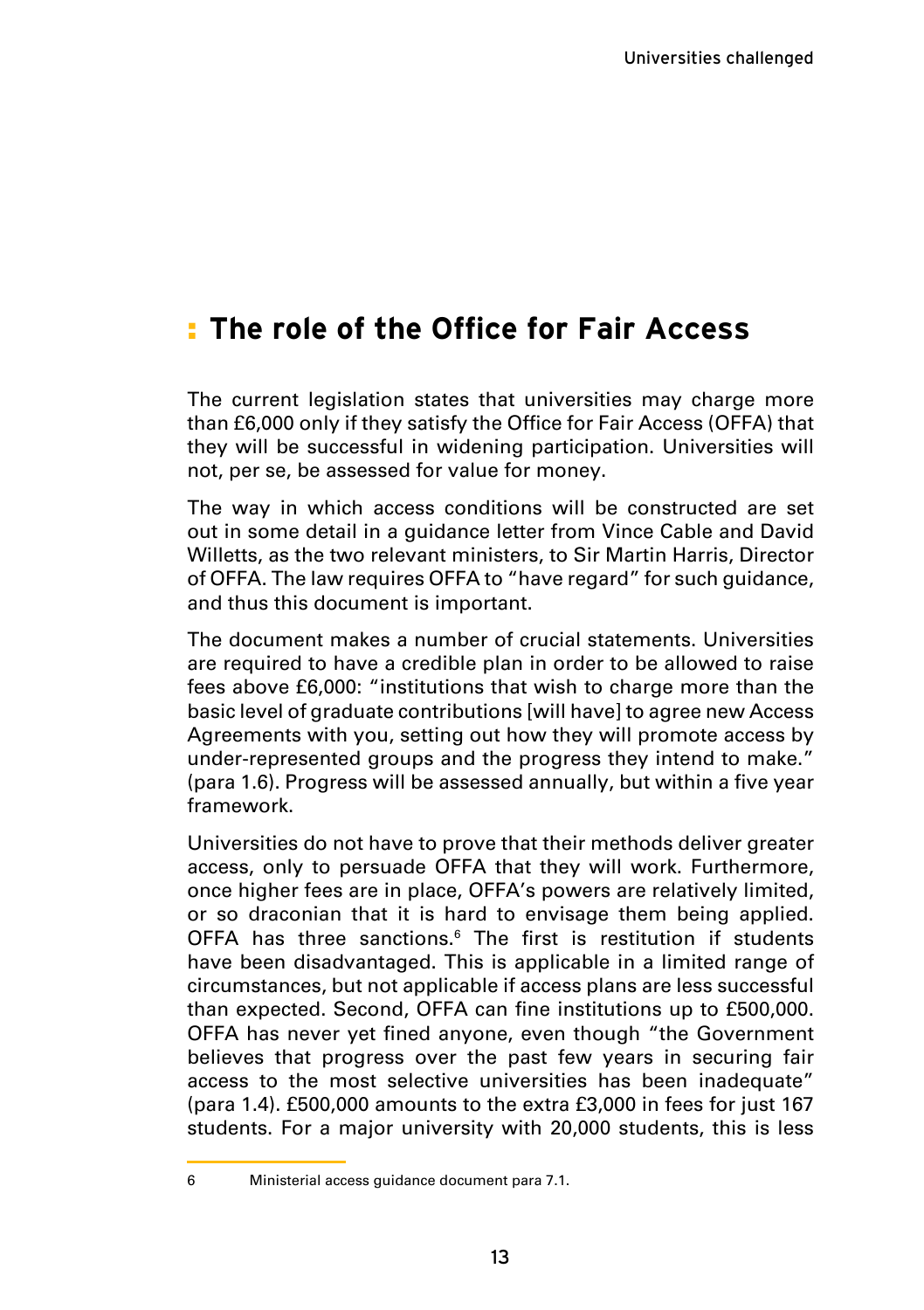than 1 per cent of the additional fee income per year: a rap on the knuckles rather than a serious deterrent. Third, OFFA can take away an institution's ability to charge more than £6,000. That is, as the guidance document says "the major sanction". It is hard to imagine OFFA doing so for anything other that a wilful and overwhelming breach of the spirit and letter of an access agreement. Such an action would cause cuts in teaching hours, rises in class sizes, abolition of bursaries and so on, making it hard to imagine that OFFA will do this lightly. Because it is hard to imagine, it is correspondingly easy to imagine that universities will all be a bit optimistic about the effectiveness of their access agreements, safe in the knowledge that OFFA is unlikely to place any significant penalty on them.

In addition to the usual access conditions about attracting students from non-traditional backgrounds, OFFA must also now look at the university's record in "retaining students once recruited" (para 3.3). For the first time this gives OFFA considerable power over newer universities, who generally have very good records at attracting students from non-traditional backgrounds, but which sometimes have large numbers of students failing to complete. In 38 of the 119 English Higher Education Institutions more than 15 per cent of their students do not graduate with a degree or transfer to another institution<sup>7</sup>

But just as the government has benchmarks for the proportion of students from state schools, which are specific to the particular institution, so it also has institution-specific 'benchmark' drop out rates. These benchmark drop out rates are surprisingly high: 37 English HEIs are expected to lose 15 per cent or more of their students. Only 7 institutions have drop out rates 5 per cent or more above their targets. When OFFA makes an institution's drop out rate a formal target, we can be sure that these institutions will make rapid progress in reducing their drop out rates.

It is clearly good for them to want their students to graduate, but we need to be careful. Institutions may be able to predict, at least at the gross statistical level, which students are more likely to drop out. Increased pressure to reduce drop out rates may lead them to be less likely to take all students from these backgrounds. This is, of course, potentially very bad news for access, since it will involve the university avoiding the most marginal groups. And we can all imagine the outcry if the University of Bolton, desperate to hit its retention target, turns out to have, or is perceived to have, accepted

<sup>7</sup> www.hesa.ac.uk/dox/performanceIndicators/0809/t5\_0809.xls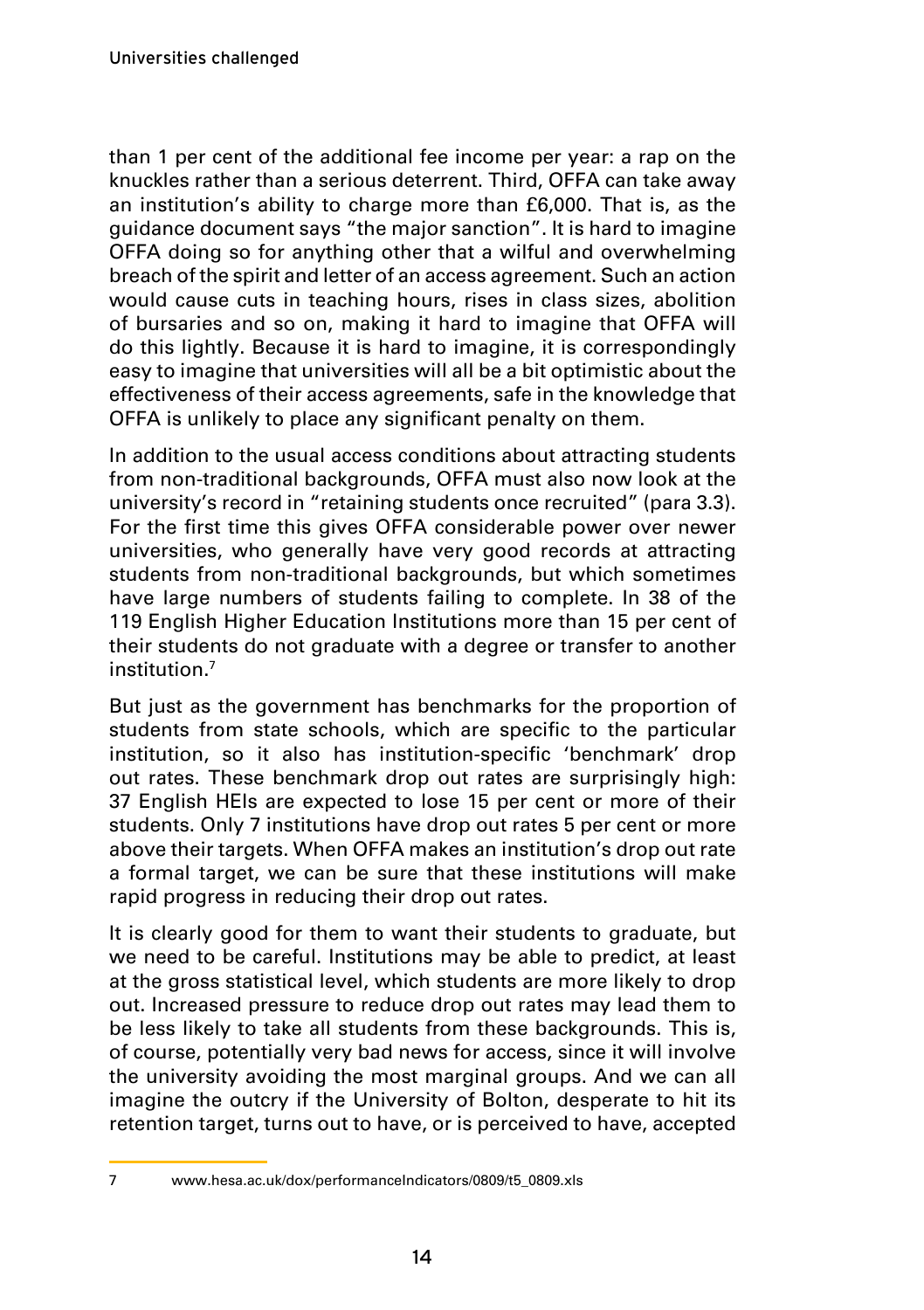fewer applicants of whichever local ethnic group is most prone to dropping out. For a whole variety of reasons, therefore, the new emphasis on retention is likely to have an effect on permitted fee levels for at most a handful of universities.

OFFA does not have a reputation for being particularly aggressive. The Higher Education Policy Institute's Thompson and Bekhradnia note that "no university has yet failed to satisfy OFFA, and there is no reason to expect any to do so in future". Les Ebdon, head of the Million+ university group, was blunter, saying that access requirements were "about as useful as an ashtray on a motorbike".8 NUS President Aaron Porter has said that "Offa has always been a weak and toothless regulator".<sup>9</sup>

A system in which OFFA is the only thing that stands in the way of universities charging £9,000 seems unlikely to prevent many universities from charging the new maximum fee.

<sup>8</sup> S Baker, Times Higher Education, 16 Dec 2010.<br>8 Attwood Times Higher Education, 7 Decemb

<sup>9</sup> R Attwood, Times Higher Education, 7 December 2010.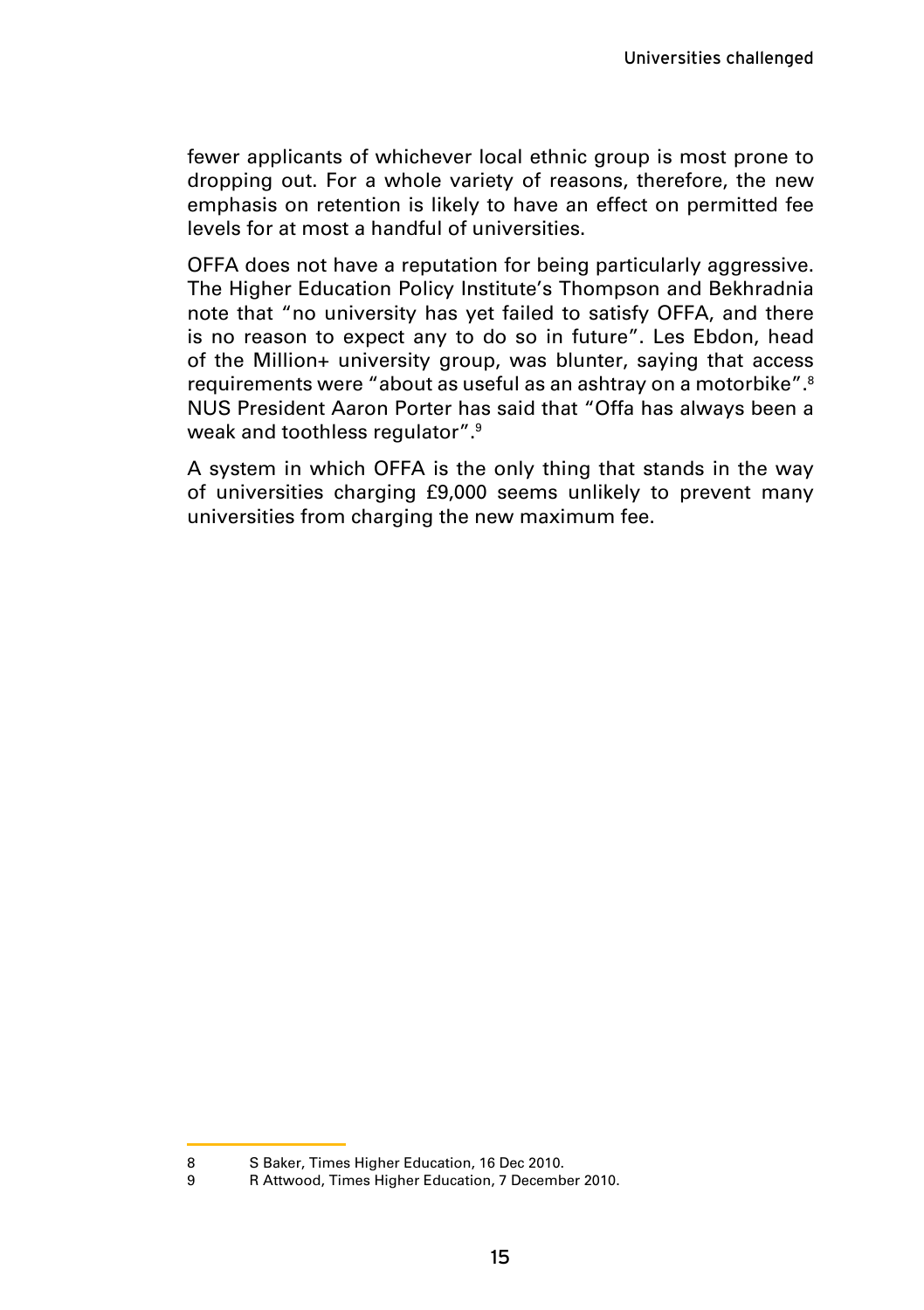### **The universities' case for higher fees** :

All universities can be expected to argue that they cannot offer a proper university education for £6,000. Given that a fee of £6,000 represents less than the current fee and teaching grant, this case is easy to make. Universities will have to charge around £7,000 to replace the loss of the government teaching grant, and for this reason it is likely that all universities will want to charge at least this amount. In addition, many universities have seen cuts in other funding streams, including grants for capital spending, and for research. Many will see the implicit deal with government as being one in which government cuts a range of sources of state finance for universities, and universities replace that money with higher student fees.

Universities are likely to claim that they need fees that are significantly higher than either £6,000 or £7,000 to provide the standards that they will state that their students seek. Les Ebdon has stated publically that all English Higher Education Institutions will charge £9,000 within two years.<sup>10</sup> Sir Peter Scott, vice-chancellor of Kingston University, concurs saying that "universities will charge the maximum", arguing that they "need the money".11 Although personally unconvinced of the need for uniformly high fees, Professor David Eastwood, vice-chancellor of Birmingham, former Higher Education Funding Council for England (HEFCE) chief executive and a member of the Browne Review panel sees the proposed system as squeezing institutions like a "toothpaste tube" with fees rising towards £9,000.12 He argued that average fees would be higher under the government's system than would have been the case had the government followed the Browne Review's recommendation.

<sup>10</sup> S Baker, Times Higher Education, 16 Dec 2010.<br>11 P Scott Times Higher Education, 16 Dec 2010.

P Scott, Times Higher Education, 16 Dec 2010.

<sup>12</sup> S Baker, Time Higher Education, 17 Feb 2011.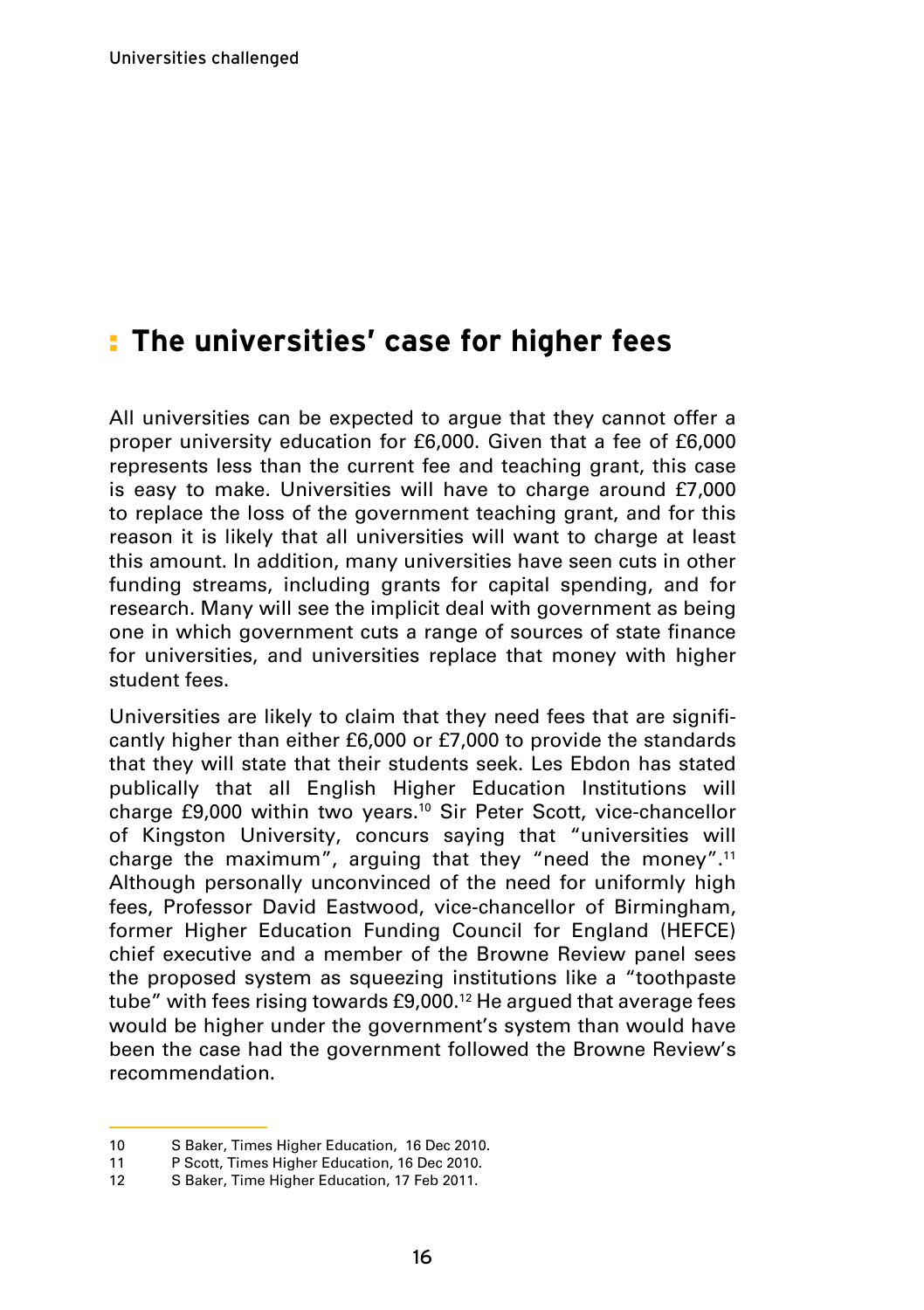Here Vice-Chancellors have two advantages. First, the media narrative has concentrated on the idea that fees will soon be £9,000, and that graduates will soon be more than £30,000 in debt. Indeed, NUS President Aaron Porter went further, writing about "Student debt: the £40k question".<sup>13</sup> Although raising the spectre of very high fees may have made for better headlines in the battle against the new fee regime, it also makes it easier for institutions to raise fees to this level, since this is now the default figure in the debate. Second, anger at high fees is very much directed against the government, rather than at universities, meaning that universities are likely to be able to deflect criticism towards the government if and when they seek to raise fees to £9,000. This also means that universities have an incentive to raise fees very quickly – if they do it now it is more credible that they can blame the government whereas if they keep fees low initially and raise them over the next few years they are more likely to receive the blame for the increases.

Universities are also likely to claim that students favour what they will characterise as a high-fees, high-quality equilibrium. Thompson and Bekhradnia argue that US evidence shows that students perceive price as evidence of quality. In this context there is very little pressure to reduce prices, and all universities will want to charge as high prices as possible. Obviously this has limits but there is no reason to think that the limit will be less than £9,000 a year. The BBC reports Professor Julia King, vice-chancellor of Aston University, as saying that student representatives at her university's council argued that fees needed to be £9,000 or they would object that the university was planning to spend less on them than was being spent on students by other universities.<sup>14</sup> The students have got their wish: Aston has announced fees of £9,000.

#### Will student pressure lead to lower fees?

Students and the NUS have been highly vocal in opposing fees at a national level. We might therefore think that these groups will be equally effective at opposing fees at local level, particularly as students actually have to pay the costs of the higher fees. There are, however, reasons to think that this pressure will be relatively muted.

We have already seen comments suggesting that students will be willing to pay higher fees in order for their university to be perceived as being of higher quality. This is reinforced by Sir Peter Scott's

<sup>13</sup> www.channel4.com/news/student-debt-the-40k-question-for-lord-browne<br>14 www.bbc.co.uk/news/education-12435602

www.bbc.co.uk/news/education-12435602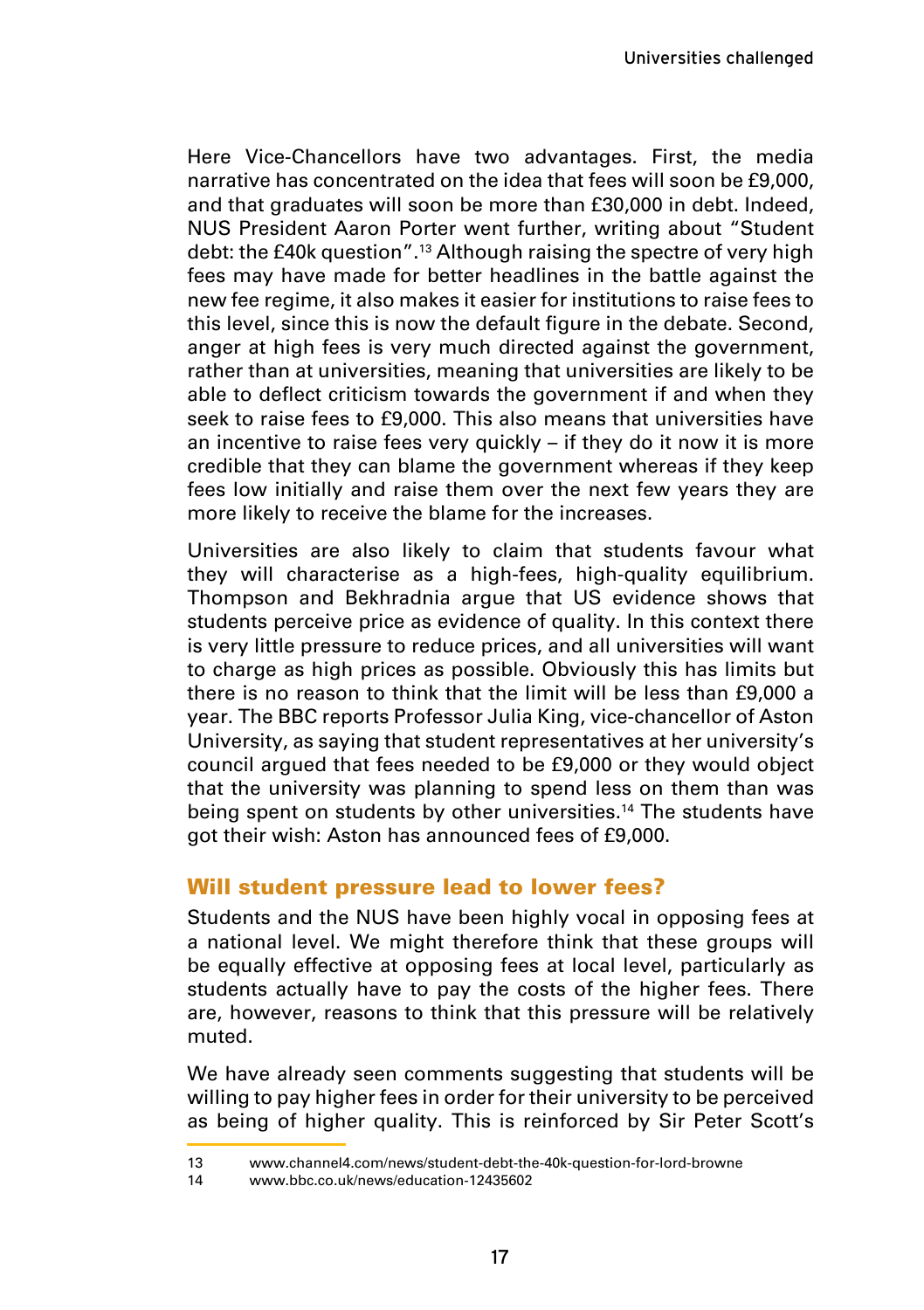comment that the difference between (say) £7,000 and £9,000 is too small to change student behaviour, given that they do not have to pay the money back upfront.<sup>15</sup> Thompson and Bekhradnia go further, arguing that since many students will not be paying back all of their loans, there is no additional cost to many of them of going to a university charging £9,000 rather than one charging £6,000. As a result their expectation is that "the great majority of students will be charged the maximum fee within a few years." For these reasons student pressure is unlikely to be effective in lowering fees.

Even when students want to pay less and universities are prepared to charge less, the best outcome for these two groups will be for universities to charge a higher fee and remit the money back to students in the form of scholarships and the like. Students who prefer lower debts can pay off some of the debt immediately, those who prefer to have a maintenance grant can keep the money and repay it – or not – later in their lives. The government is aware that this will prove costly to the taxpayer.16 But although "poorly targeted" recycling of fees to grants is prohibited, "bursaries and scholarships that are well targeted" are allowed, since "Targeted bursaries are an entirely legitimate way for an institution to pursue fair access" (para 5.7). Rather plaintively it notes that when such financial assistance is to be given "we hope you will encourage the use of financial waivers" (para 5.5). The NUS expects universities "to tempt students in with 'cashback' deals masquerading as bursaries in the access agreement."<sup>17</sup>

More generally the NUS 'Briefing on the fee setting process at Universities', sent by their Director of Campaigns and Strategy and their Political Officer, notes that "simply campaigning for a low fee might not generate the results you require (especially inside the Russell and 1994 Group)". The document is remarkably sanguine about the prospect of higher fees, arguing that the new system has created "vastly increased numbers of graduates that will never pay the loan off", and for whom the fee issue is not, therefore, the beall and end-all issue. The NUS advice focuses as much on "what do students get for their (increased) fees?" In this context neither individual students, nor the NUS, can be relied upon to create effective downward pressure on prices and costs.

<sup>15</sup> P Scott, Times Higher Education, 16 Dec 2010.

<sup>16</sup> Ministerial access guidance document, para 5.4.<br>17 WWW.pusconnect.org.uk/asset/News/6010/Brief

www.nusconnect.org.uk/asset/News/6010/Briefing\_Note\_University\_Fee\_Setting Discussions1.pdf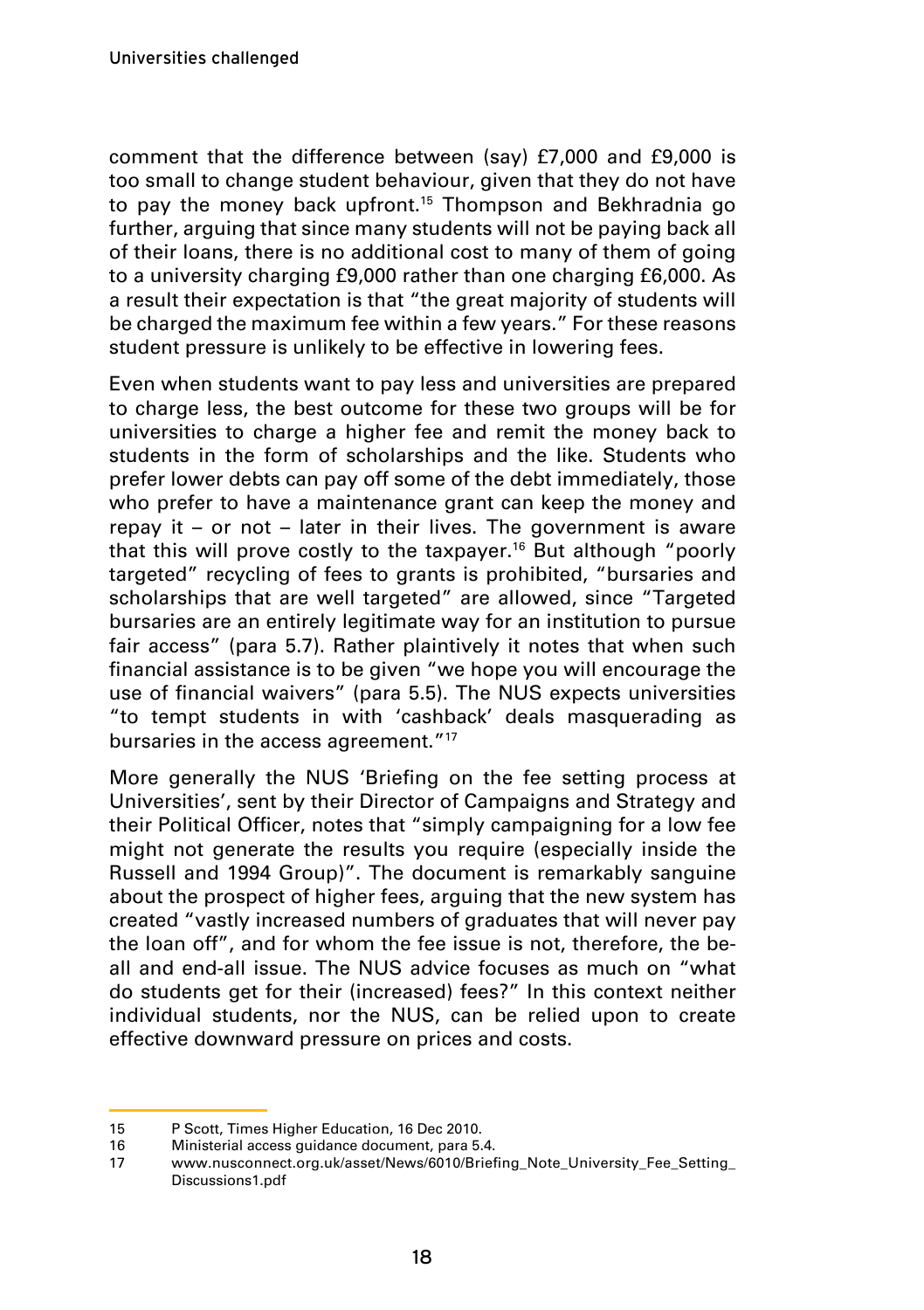### **What is government going to do?** :

The government cannot rely on access conditions and student pressure to ensure that £6,000 rather than £9,000 is the new norm. Professor Claire Callender, Birkbeck's Professor of Higher Education Policy, correctly remarked to the Times Higher that the government has "no serious mechanism" for controlling fee levels.18 David Palfreyman, Director of the Oxford Centre for Higher Education Policy Studies, concurs, arguing that the government is "now panicking as they have got very little in the way of levers to stop everybody jumping on the £8,500 or £9,000 bandwagon".19 In addition to the OFFA guidance, and pressure from students, the government has three additional mechanisms which it hopes will induce universities to offer better value for money.

First, the government is permitting new entrants. Existing postgraduate training firms such as BPP have so far been most prominent here. These are firms who – quite rightly – believe that they can offer courses that students will find attractive. Their entry into the market has the ability – at the margins at least – to introduce competition, but it seems unlikely that they will offer sufficient scale, or a sufficient range of subjects, to really alter the dynamics of the higher education marketplace. To be really effective the government needs scale. Here the most promising suggestion, championed by David Willetts, is that students could study at further education colleges for degrees constructed by, and perhaps marked by, University of London academics. The University of London already offers a distance learning international degree, and the idea is that this would to taught locally within further education colleges by staff trained to teach it. Modern universities do not like this idea at all, with Professor Les Ebdon, chair of the Million+ group saying: "Employers do not want people who just sit exams, but people with the graduate attributes and higher-level skills developed at

<sup>18</sup> R Attwood, Times Higher Education, 17 February 2010.

<sup>19</sup> S Baker, Times Higher Education, 17 February 2010.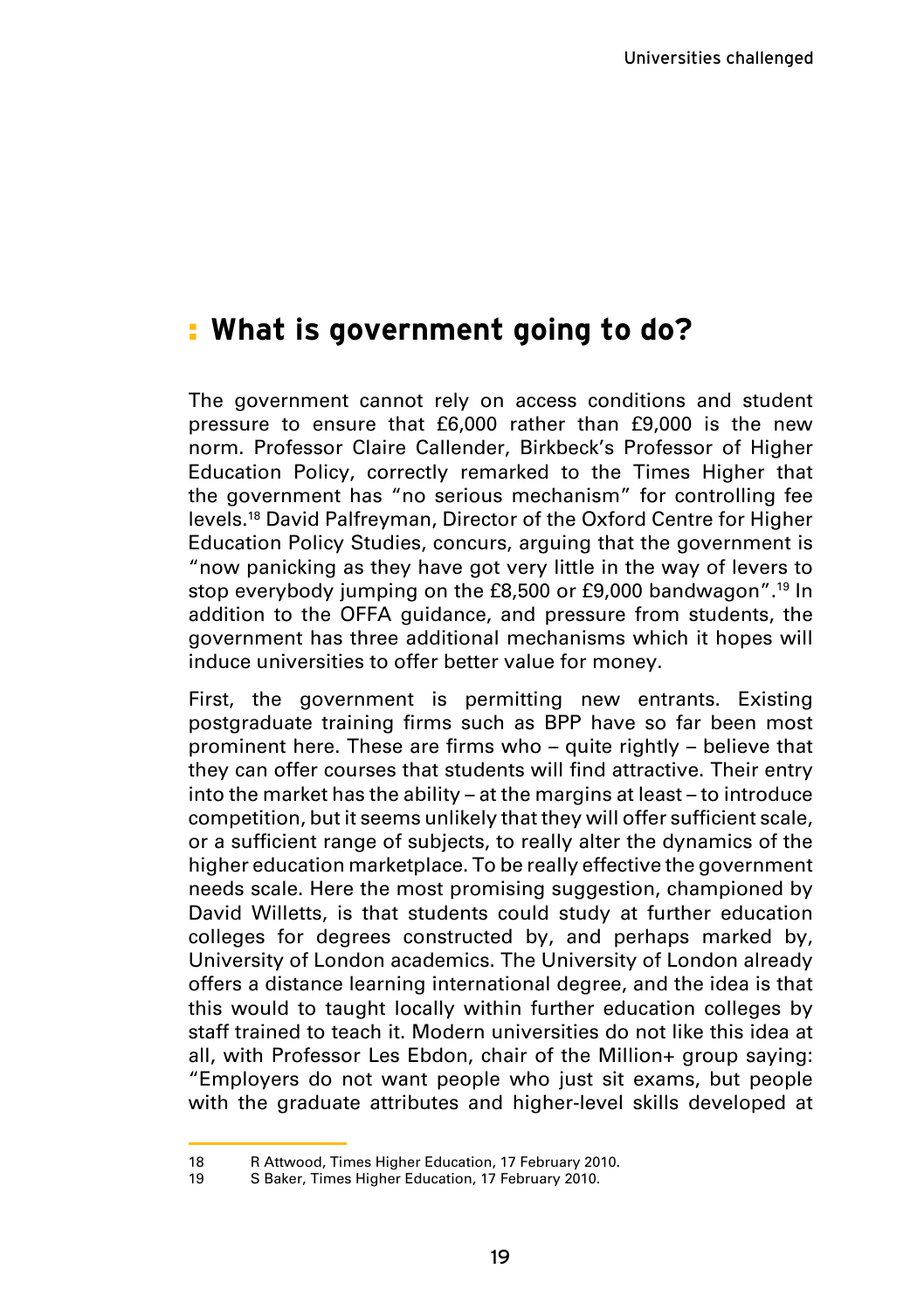university." This criticism misses the point: the government's plan is not for distance learning, but for learning in FE colleges. Schools could also offer at least some degree courses: Methwold School in Thetford is about to offer degree programmes in business studies under the University of London umbrella. Local MP Elizabeth Truss has described this as "very exciting".<sup>20</sup> At present such courses are not eligible for loans under the student loan scheme. By selectively allowing FE colleges to offer places with student loans, the government can effectively target and challenge universities that it thinks offer poor value for money.

The second card that government seems likely to play is to try to introduce cost pressures by creating a 'core-margin' model. In this model universities get a guaranteed core number of students, but are expected to compete at the margin. The ratio of core to margin is obviously important, with the greater the margin, the more likely it is that universities will have to respond. At present it seems likely that the government will settle on a core-margin ratio of 90:10.<sup>21</sup> It seems unlikely that this ratio will create any meaningful downward pressure on prices. Let us imagine that a university plans to charge £9,000, but is concerned that it will not fill all of its marginal places. Even if it thinks it will fill no marginal places at £9,000 it will still not reduce fees below £8,100, since filling 90 per cent of places at £9,000 leads to higher revenues than filling 100 per cent of places at any price lower than £8,100. In fact this over-estimates the incentive to cut fees, since additional students do increase costs, even if the university already has a full set of buildings and so on. If the marginal cost of a student is £3000, and the margin is 10 per cent, then the lowest equilibrium price is £8,400. Second, the university may get additional students even at £9,000. If the university thinks that it will fill half the margin places at £9,000, and that a margin student costs £3,000, it will never offer a price of less than £8,700.<sup>22</sup> Whatever the exact numbers, it is clear from this example that the core-margin model will not generate significant downwards pressures on costs.<sup>23</sup>

Finally, the government retains the threat of further legislation. The Ministerial Guidance letter states that "It is, of course, not within your [OFFA's] legal powers to impose any quota for how many

<sup>20</sup> S Baker, Times Higher Education, 28 October 2010.

<sup>21</sup> C Cook, FT, 8 February 2010.

<sup>22</sup>  $0.95*9,000 - 0.05 * 3,000 = 1*8,700 - 0.1 * 3,000 = 8,400$ 

<sup>23</sup> Although the margin will do little to create downward pressure on costs, it is useful in that expanding popular courses means more students are able to do the courses that they want to do.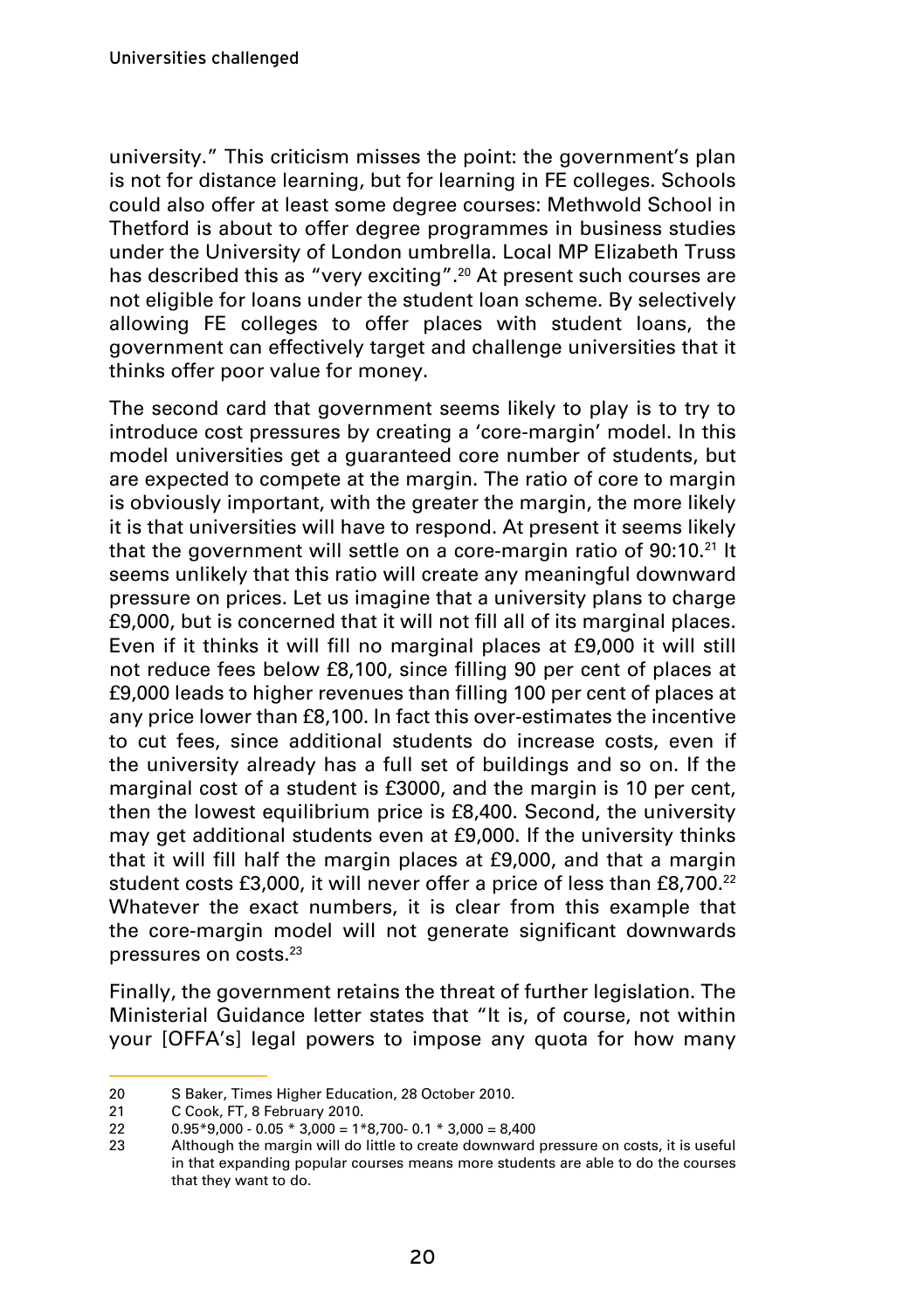institutions charge what level of graduate contribution". It argues that this "is consistent with our policy of an autonomous higher education sector, where institutions take their own decisions." There is, of course, a 'but' coming – "But if the sector as a whole appeared to be clustering their charges at the upper end of what is legally possible, and thereby increasing the pressure on public funds, we will have to reconsider what powers are available, including changes to legislation, to ensure that there is differentiation in charges".24 At some level this statement does not need to be made: governments always have the right to change the law. But the very fact that ministers have included this statement suggests that they are not convinced that the system that they have put in place will be successful in keeping fees reasonable. They add "We intend to keep this under very close review for 2012/13", holding out the possibility that even if universities and OFFA are successful in constructing access agreements that lead OFFA to allow a lot of universities to raise fees towards the £9,000 level this summer, government may legislate to overrule those agreements, and enforce lower fee levels.

We can already see some intimations of this, with evidence of informal government pressure on institutions. It is understood that HEFCE has been putting pressure on some universities not to move to £9,000, at least for this year.<sup>25</sup> What is not clear is whether this is a short term strategy, while the fees issue is particularly politically salient, or a longer term strategy. It is easy to believe that it might be moderately successful for a year or two, but it is hard to think that it can be effective beyond that.

<sup>24</sup> Ministerial access guidance document. para 1.7.

<sup>25</sup> S Baker, Times Higher Education, 17 February 2010, and personal communications.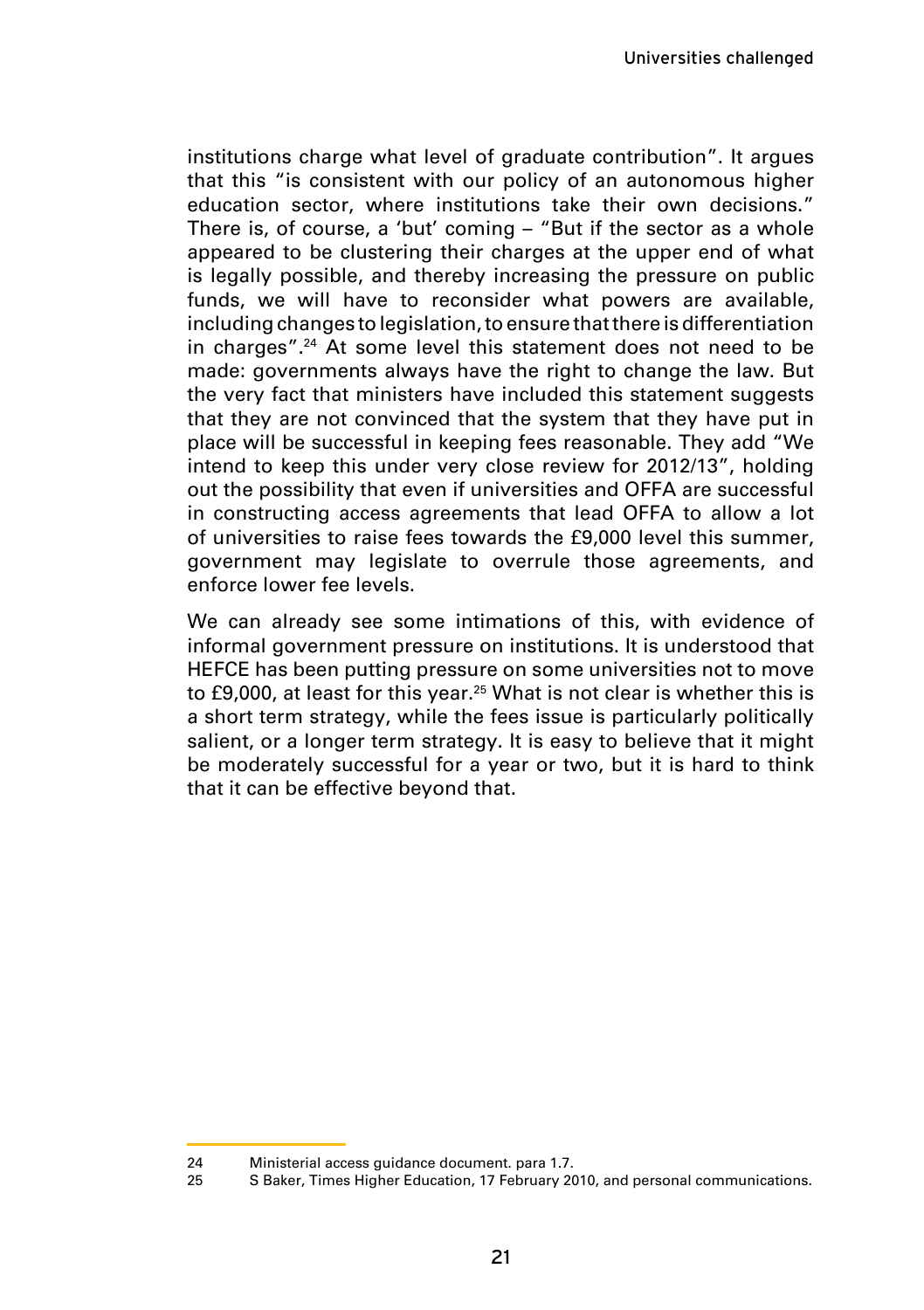### **Other approaches that have**  :**only limited potential**

The Browne Review looked into the effect of raising student fees on government finances. It wanted to 'tax' universities that charged more than £6,000 so that higher fees would have no effect on government finances, since the tax on universities would cover the additional losses that would accrue from increasing the amount of loans that would need to be forgiven. This would mean that government would have no financial reason to care about the level of student fees – although obviously it would have a political concern. This system did not appeal to universities or government. Universities were concerned as to how the government was going to price the tax on them, and both government and universities were concerned that taxing universities simply looked odd. To withdraw teaching grants was one thing, but for government to take a chunk of the tuition fees as well seemed to be impossible to justify. Finally, governments were concerned that the tax rates would be such that there would be virtually no point in any university charging more than the £6,000 figure, at which point the idea of a market in education would disappear.

Nicholas Barr and Neil Shephard proposed a scheme which had many similarities to the Browne Review proposals.<sup>26</sup> Their scheme sees the recreation of the teaching grant, set at £1,500, which would be paid in full for fees of up to £4,500, and then withdrawn at a rate of 60 per cent, that is, for every £1 that fees rose, the university would lose 60p of teaching grant (section 6-19). This would clearly reduce the incentive to raise fees above £4,500, since raising fees from £4,500 to £7,000 would result in the university gaining only £1,000 of extra net revenue. Nevertheless, the incentive to reduce fees comes at a direct financial cost to the government, since the

<sup>26</sup> www.oxford-man.ox.ac.uk/~nshephard/Settingnumbersfree101217.pdf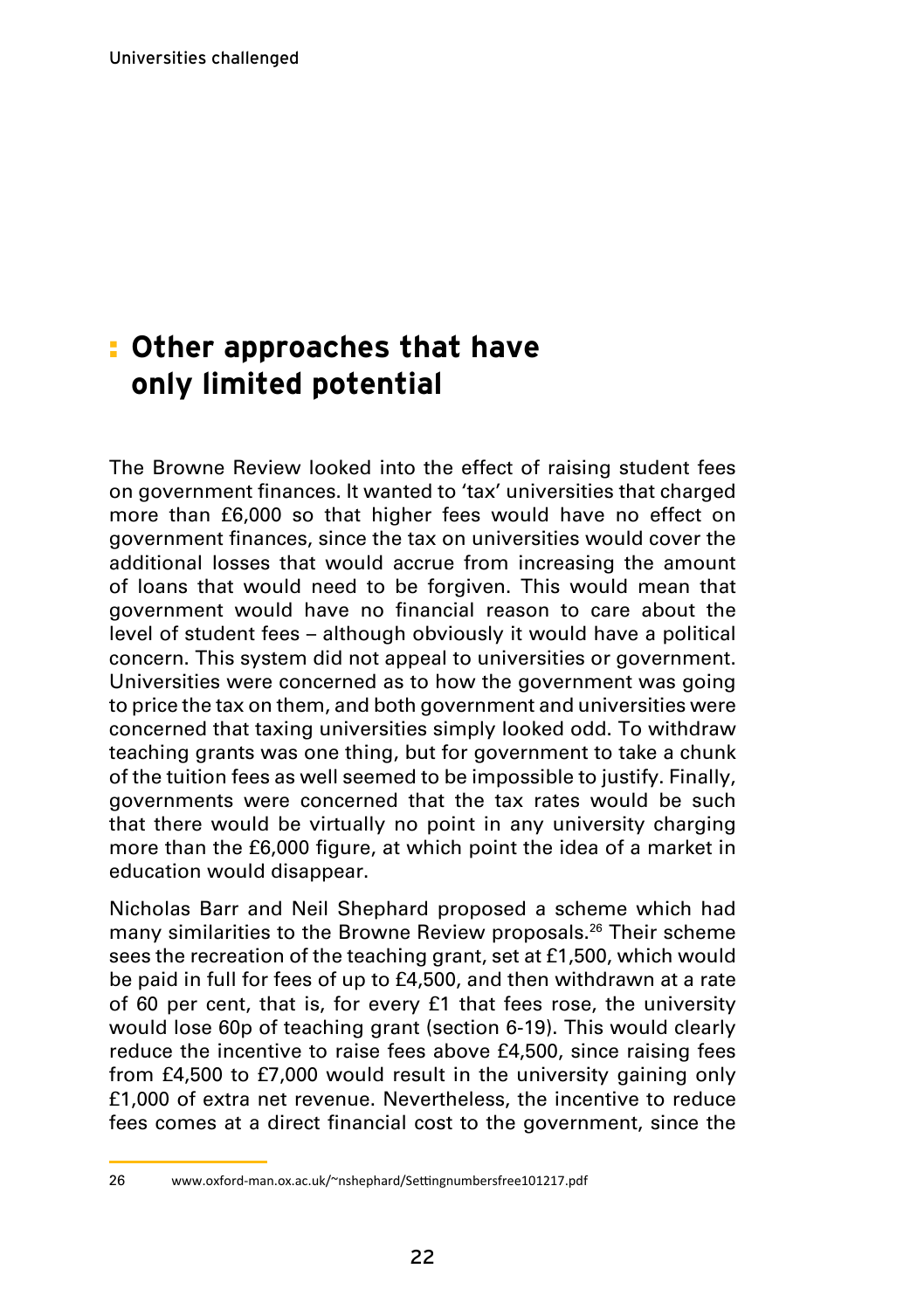government is required to recreate the teaching grant. Around half of this cost is offset by the government not having to cover missed loan repayments in future, but the other half represents genuine additional expenditure.<sup>27</sup> This is not likely to appeal to the government in current economic circumstances, and to some extent represents a direct reversal of the recent thrust of government changes in this area.

In addition, Barr and Shephard argue that universities that raise fees beyond £7,000 would have to cover the additional losses from the additional loans themselves, broadly in the manner of Browne, using actuarially calculated university specific loss factors.<sup>28</sup> This means that the government would have no financial reasons to be concerned about fee levels above this point. Since universities would have to give a portion of the additional fees back to the government, this reduces their incentive to raise fees beyond £7,000. Again, however, the politics of the government apparently taxing students up front to go to university, in case they do not pay the money back later, is likely to prove troublesome.

An alternative would be to operate from the 'top down'. Under this proposal the government would authorise a certain number of places, with students with the best grades having the first right. Effectively there would be a minimum pre-university qualification – if you have it (or better) you can go to university, if you don't you can't. At first sight this seems very appealing. The current government is keen on a "British Bac" at 16, a core set of subjects that would allow students to go further in education. Having a clear entry criterion for university would appear to fit into this model.

There are two good reasons why this model is not, in fact, at all appealing. First, it is not easy to rank students. To most people it is apparent that a 3As student should be ranked above a 3Bs student, but many universities disagree. The Russell Group, which represents 20 leading universities, has just published a paper saying exactly this.<sup>29</sup> They have listed eight "facilitating" subjects, and note that "If you decide not to choose some of the facilitating subjects at advanced level, many degrees at competitive universities will not be open to you". This sentence is highlighted in a double exclamation box, meaning that it "is VERY important" (emphasis in the original).

<sup>27</sup> Calibrated from N Shephard 'Tuition fee-based philanthropy and the state', Mimeo, Table 1.

<sup>28</sup> ibid, sections 26-29

<sup>29</sup> russellgroup.org/Informed%20Choices%20final.pdf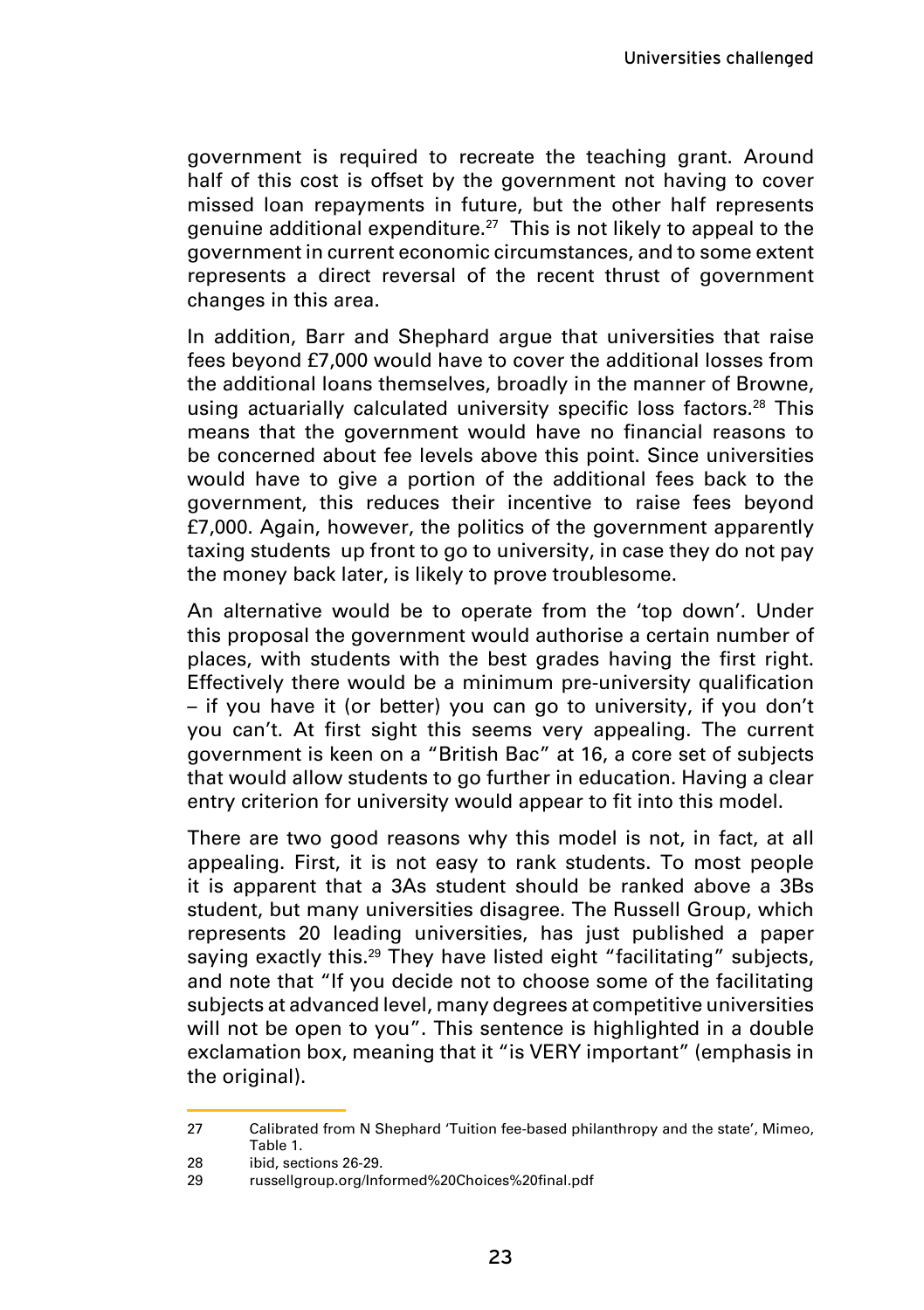Ranking students becomes even harder when we take into account the myriad of qualifications that are used by students – particularly mature students – as a route to university. The UCAS tariff guide lists 48 different qualifications.<sup>30</sup> These include relatively conventional well-known qualifications, such as A-levels, Scottish Highers and the International Baccalaureate, as well as much less common qualifications. Although UCAS have decided that an ASDAN community volunteering certificate is worth more than a pass in Riding stage 3 from the British Horse Society, but less than a pass in the Diploma in Fashion Retail, and has worked out what all three mean in terms of A-levels, it is not clear that the government would be willing to make these particular equivalences critical in deciding who should go to university.

The second issue with controlling costs by restricting the number of people is that it does nothing to increase cost pressures for individual courses. If we simply limit the total number of students, and let the 'best' students enter first, and continue 'down' the list until all the places are allocated we will create virtually no cost pressure on universities, particularly on those at the top who would be in essence guaranteed their students come what may. The 'best' universities would see themselves as monopoly providers for the best students, and price accordingly. Once the best students had filled the best universities, the next best universities would see themselves as monopoly providers for the next best students, and price accordingly, and so on, all the way down the line. Price pressures in such a system would be very weak.

<sup>30</sup> www.ucas.ac.uk/documents/tariff/tarifftables2010.pdf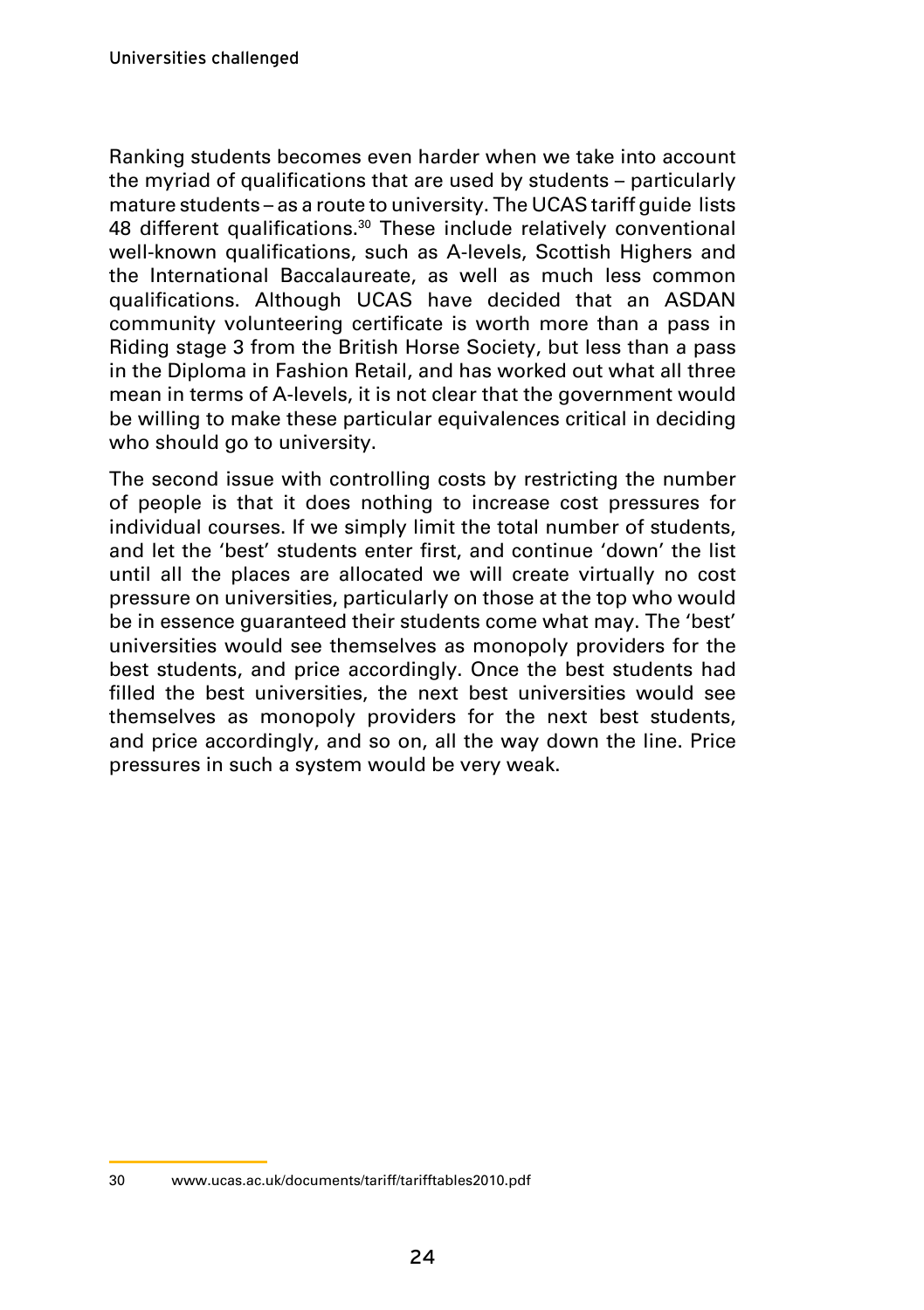### **A better system** :

We need a system which forces universities to compete for support from both the parties that will be paying them – the student and the government. Introducing competition will also increase pressure on universities to provide the things that students want – teachers who can teach, courses that are well-constructed and interesting, careers services that are effective. Finally, allowing popular courses to expand directly increases well-being in that more students are on the courses that they want to be on. And as every faculty member in every university knows, teaching students who want to take the course is better than teaching those who are there under sufferance.

As we shall see in more detail below, the interests of the students and government are partially aligned. Both have an interest in seeing low fees rather than high fees. But their interests are not completely aligned, because every pound that a student pays back is a pound that the government does not have to cover. Since the interests of the two groups are only partially aligned, the proposal is inevitably complex. But it is important to realise that the complexity applies to government and universities, and not to students. This is important: government and universities can cope with complexity, and complexity at this level will not prevent the scheme from working effectively. What is important is that the choices facing students are simple, and closely match the current system. This is critical for the system to be responsive to student demands, and for the system to match students with places effectively.

The system proposed here will create significant downwards pressure on university fees, at all levels. It does not set out simply to constrain fees from rising above £6,000, but rather to ensure that all students are offered courses that offer value for money. As a result, this scheme is good for students and good for government, both in terms of government finances and in terms of government popularity. For these reasons government should explore the implications of this proposal in more detail.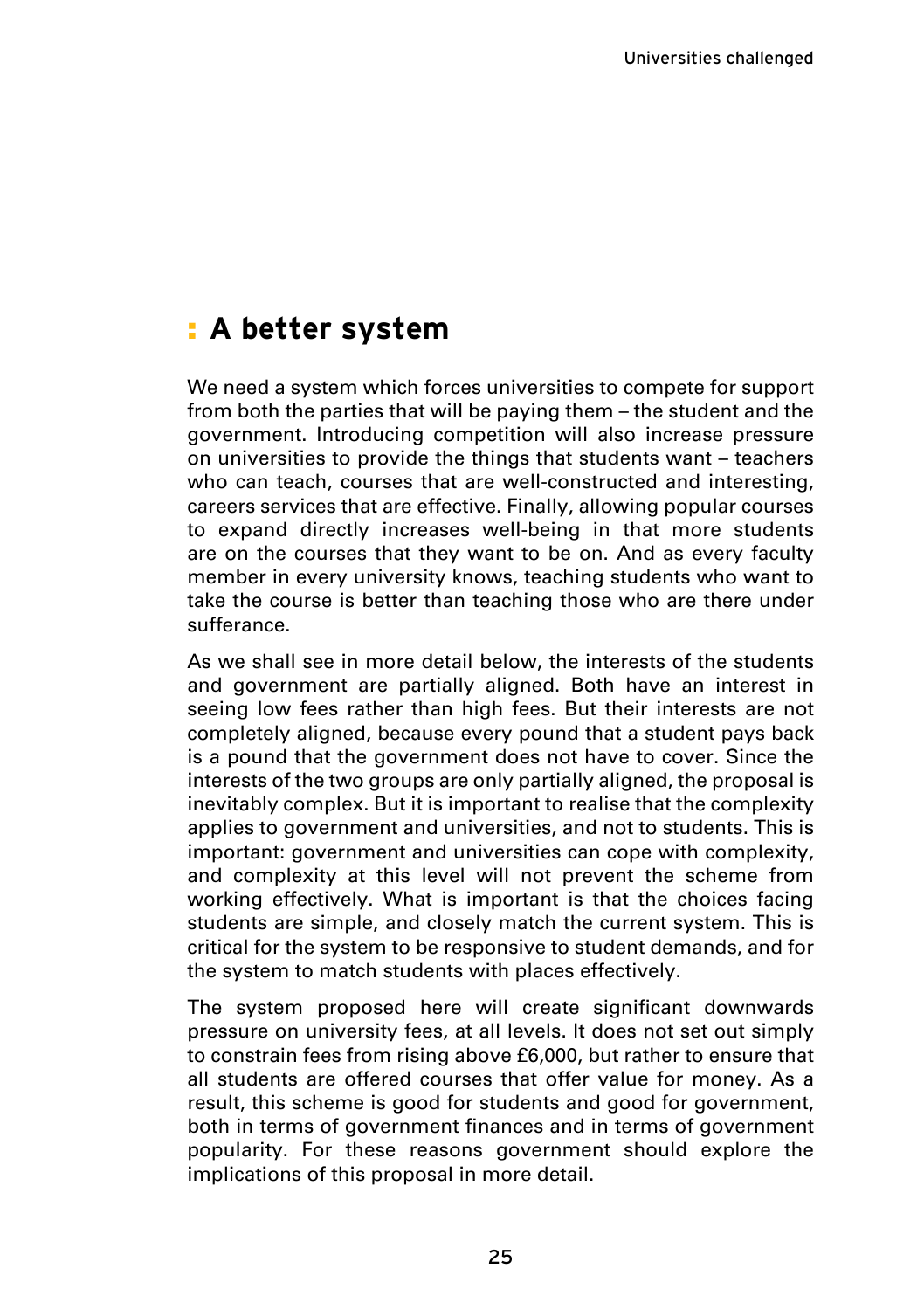#### Understanding value for money

Since the loans to students are income contingent, the cost to government clearly rises if the fees are higher, as more money is being loaned and thus might not be repaid. But as we noted earlier, the cost to the taxpayer rises disproportionately as the fees rise, because of the nature of the income contingent loans. As an example, someone earning £10,000 above the threshold consistently over their working life would repay their student loan so long as the tuition fee was not more than £5,250 a year (assuming that they took out a maintenance loan as well). So if this person attends a university that charges more than £5,250, the government will end up paying off all of the additional fee.<sup>31</sup> Therefore the government has a general interest in lower fees.

The government's preference for lower fees is not, however, uniform across all students or all courses. It is likely that some universities, or some courses, generate high returns to their students that in turn means that government will end up bearing less of the cost in these cases. Government can be more relaxed about the level of fees in these cases. In contrast, government needs to be much more concerned about fees when students attend universities whose graduates have poor employment records, or when they are studying courses that are known to predict low levels of earnings.

Finally, we know that individual students will have characteristics that affect their likely earnings later in life. Although there are exceptions, a student with three As at A-level, for example, has a 30 per cent chance of getting a first class degree, whereas someone with three Ds has only a 5 per cent chance, with knock on effects for likely earnings.<sup>32</sup> Again, the government should be much more concerned about the fees paid by the three Ds student who is less likely to get a strong degree result than with the fees paid by the three As candidate.

We also know that women earn less over their lifetimes than men, both because they earn less per hour, and because they are more likely to work part time, and more likely to have career breaks. The likelihood that government will be required to pay off their student debt is therefore greater. But while it is legitimate for government

<sup>31</sup> This figures assume that the person is in work continuously for 30 years. Time out, whether as a gap year or to gain further qualifications, or because of unemployment, would require a higher average salary in order to pay off the debt. As an order of magnitude, one year out of the labour market requires a further £500 in income above the threshold in the remaining 29 years.

<sup>32</sup> www.suttontrust.com/research/use-of-an-aptitude-test-in-university-entrance/1satreport-final.pdf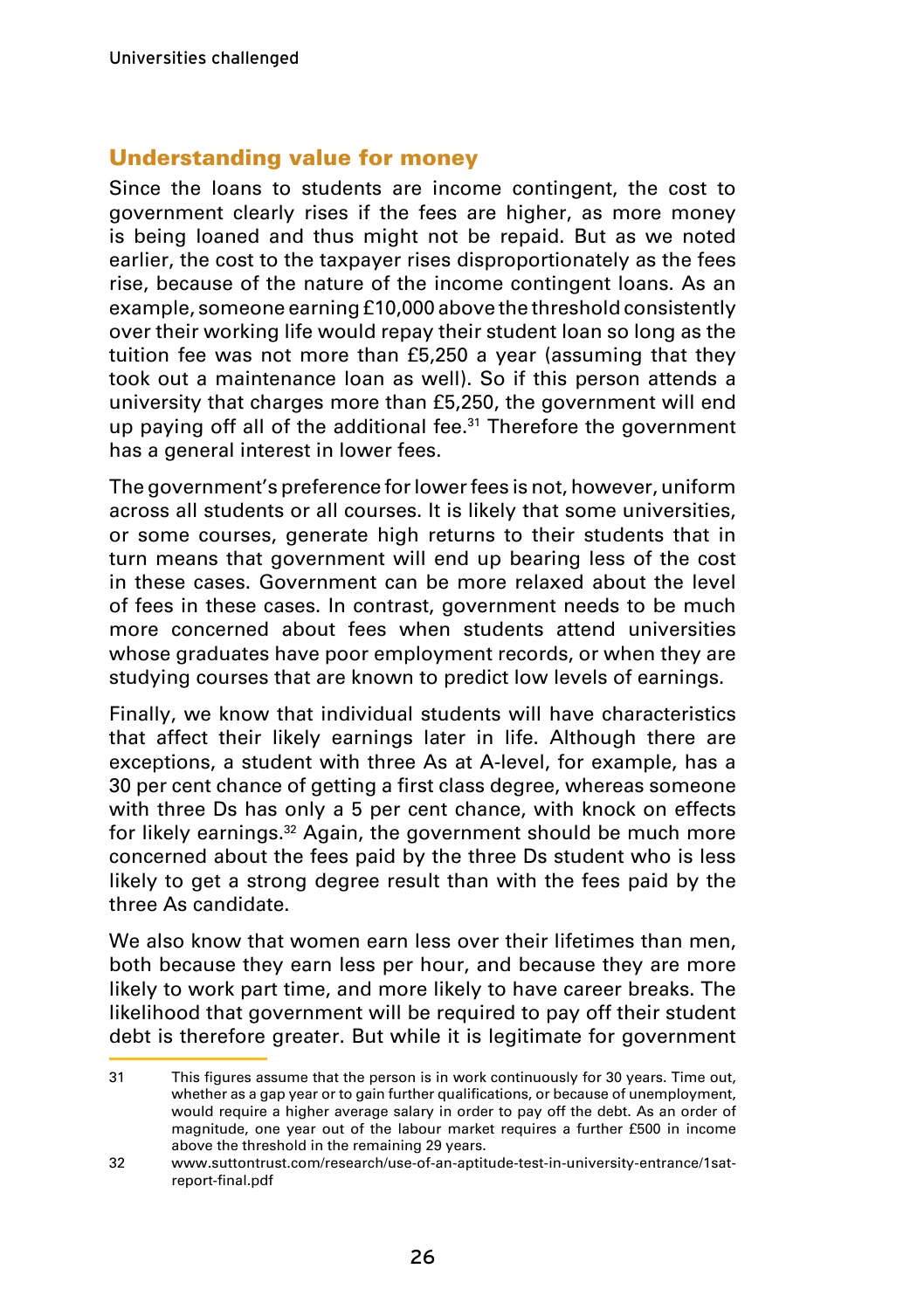to be particularly concerned about the cost of degrees for people with limited previous educational success, it is not legitimate for government to distinguish between students according to gender, or between courses according to whether they attract disproportionately men or women. It would be simply unacceptable for the government to allow universities that attracted more men to charge higher fees because men pay back more of their university loans on average. The same is true for ethnicity.

The government can accurately calibrate each of these factors using data from the student loan company. The student loan company records give graduates' repayment records until the student loan has been fully paid off. Since repayments are linked to earnings, the government therefore knows the earnings of every graduate, month by month, from graduation until the loan is finally paid off. In addition, Student Loan Ccompany (SLC) records include the student's university and course, and can be linked via UCAS records to their A-level or other pre-university academic attainment. Although the lower level of fees in the past means that many student records do not extend as far into careers as we would like for this purpose – because the records stop when the debt is paid off – there will be sufficient data for us to have a very good sense of the typical income and repayment patterns of graduates who have done different courses, at different universities, and come from different backgrounds.<sup>33</sup>

It is therefore possible for government to construct a table which records the likely loss to the government for each course at each university, with different levels of fees. This would be on the basis of a 'standardised student', a composite that is typical for the student body as a whole; an average of men and women, different ethnic groups, different socio-economic backgrounds, and different forms of schooling.

Table 1 (below) is a hypothetical table for the returns to students studying different courses. For this example, students are divided into two categories: those with strong A-level grades; and those with weaker A-level grades, with the former earning higher incomes later in life.<sup>34</sup> Universities offer degrees in 'X' and 'Y', with

<sup>33</sup> Publishing this information would also make it more likely that the government will achieve a good price when it sells off student loan debt, as it will be easier for market participants to understand the extent to which graduates are likely to repay.

<sup>34</sup> UCAS publish a tariff that recognises 47 other qualifications as being potentially valid qualifications for universities to consider in lieu of A-levels. The phrase "A-levels" should be considered short hand for "All relevant qualifications used by universities to judge student attainment prior to admission". See footnote 30 for more details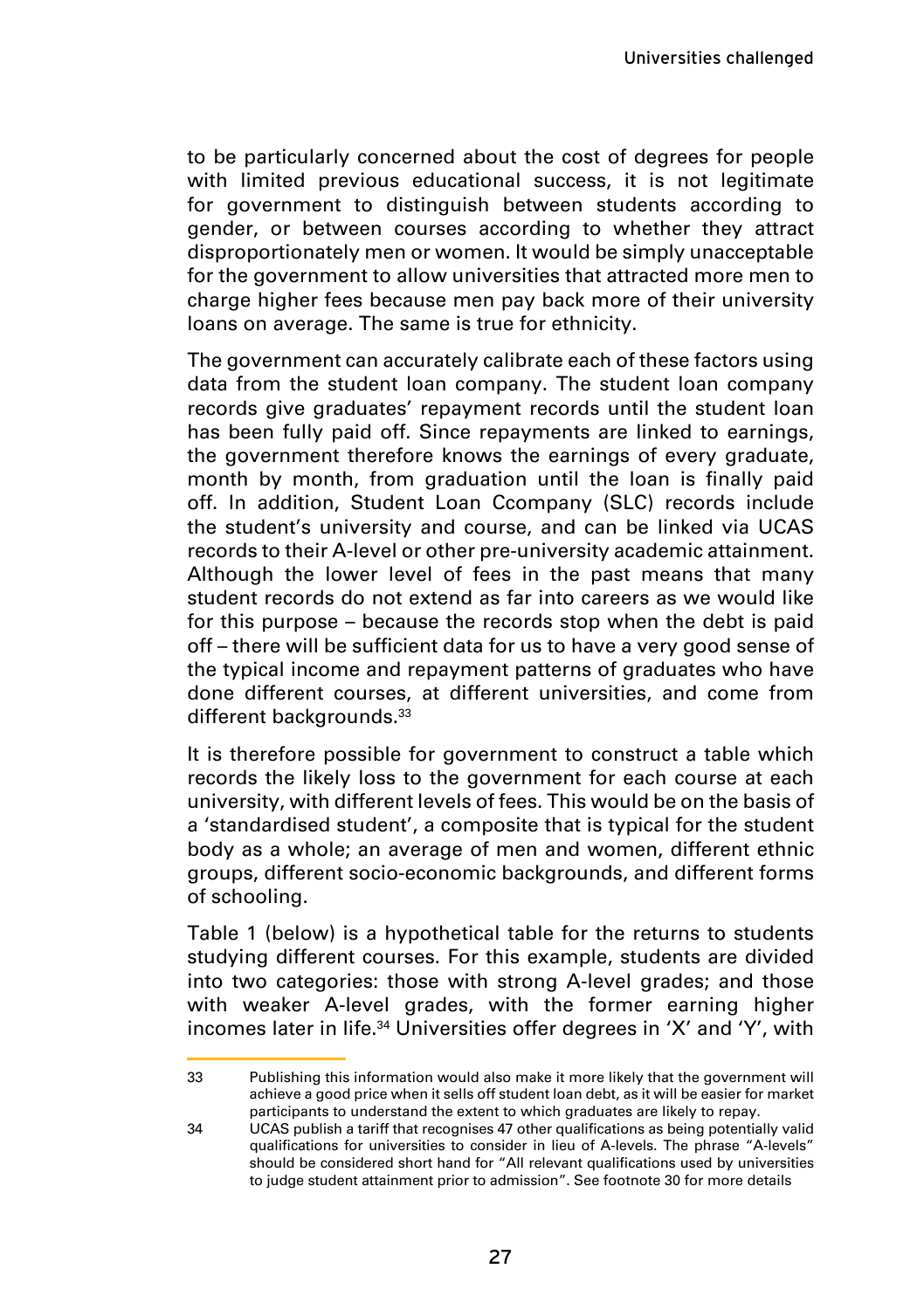students who studied X earning more than those who studied Y. Although the numbers in Table 1 are hypothetical, they have been calibrated so that total non-repayments average 30 per cent, in line with government and other expectations. The figures should, therefore, been seen as plausible, taken as a whole, with the precise assumptions used given in the notes to the table.

To understand how the table works, let us take the case of a high grades student, studying X at a university charging £1,000. The total loan will total £14,250, made up of £1,000 for fees and £3,750 for maintenance per year. There is a 10 per cent chance that the student will repay nothing, creating a loss of £1,425 per student. In addition, there is a 25 per cent chance that the former student will earn between £1,000 and £15,000 above the repayment threshold. Since the fees are low, most of this group will still be able to repay their debt, so the additional loss is only £513 per student. The total loss is therefore £1,938, the figure given in Table 1.

| Annual fee level | High grades<br>student studying<br>X | High grades<br>student studying<br>Y or low grades<br>student studying<br>X | Low grades<br>student studying<br>Y |
|------------------|--------------------------------------|-----------------------------------------------------------------------------|-------------------------------------|
| £1000            | 1938                                 | 2906                                                                        | 4359                                |
| £2000            | 2505                                 | 3758                                                                        | 5636                                |
| £3000            | 3128                                 | 4691                                                                        | 7037                                |
| £4000            | 3805                                 | 5708                                                                        | 8561                                |
| £5000            | 4538                                 | 6806                                                                        | 10209                               |
| £6000            | 5325                                 | 7988                                                                        | 11981                               |
| £7000            | 6168                                 | 9251                                                                        | 13877                               |
| £8000            | 7068                                 | 10601                                                                       | 15902                               |
| £9000            | 8025                                 | 12038                                                                       | 18056                               |

#### Table 1: Losses born by the government per student

Notes:

All figures rounded to the nearest £.

Results are for a "standardised student" as defined in the text.

The table uses the following assumptions.

All students take out a maintenance loan of £3,750 per year.

10% of students with high grades studying X repay nothing. A further 25 per cent of such students earn between £1,000 and £15000 above the repayment threshold, and therefore may only partially repay their debts.

The non- and partial-repayment figures rise by 50 per cent for students with low grades or for students studying Y, and thus by 125 per cent for students with low grades studying Y.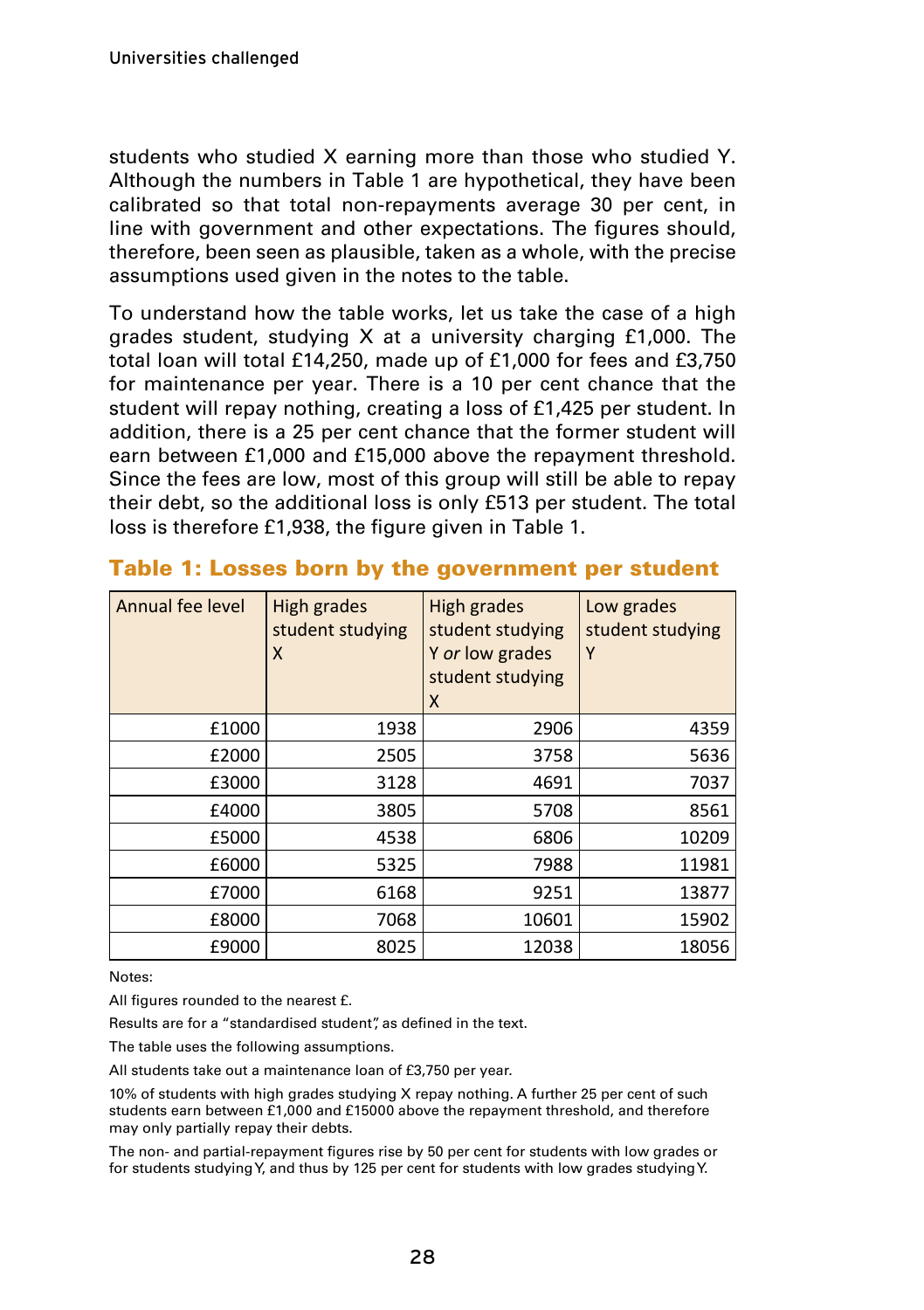In contrast, a student with relatively low grades, studying Y at a university charging £6,000 a year means much higher losses for the government. The total debt incurred is £29,250. The government will lose 22.5 per cent of this from those who do not repay at all, plus a further £5,400 per student because 22.5 per cent of students make only partial repayments, for a total loss per student of £11,981.

When we look at the table we can see that it contains diagonal lines of similar figures running from the bottom left to the top right. The cost to the government of sending a previously high attaining student to study X at a university charging £8,000 per year is £7,068. This is almost the same cost as sending a student with weaker Alevels to study X at a university charging £5,000 (£6,806) and about the same as sending a student with weaker A-levels to study Y at a university charging £3,000 (£7,037). From the point of view of the government, all of these outcomes offer similar value. Positions to the north west of this line offer better value (smaller figures), and positions to the south east offer worse value (larger figures).

Table 1 can be used by the government to assess the value for money offered by different universities for different courses, and different students. Of course, the returns to a degree as a whole, and the returns to individual courses can and will change over time. Nevertheless, it is highly likely that the income trajectories that we can derive from student loan company data for the past 30 years will give us a strong indication of the likely losses that government will have to bear for different categories of students, taken as a whole. It is the best way to proceed.

Table 1 is illustrative, but an analysis based on real data will demonstrate that the returns to courses and universities will vary, perhaps dramatically. The government agrees that the returns to universities vary, which is why it is so keen to enable "more people from disadvantaged backgrounds" not only "to enter higher education" but to ensure that they end up at "the most selective higher education institutions" so that they can "subsequently gain employment in the professions and other rewarding, well paid occupations".<sup>35</sup>

<sup>35</sup> Ministerial access guidance document, para 2.1.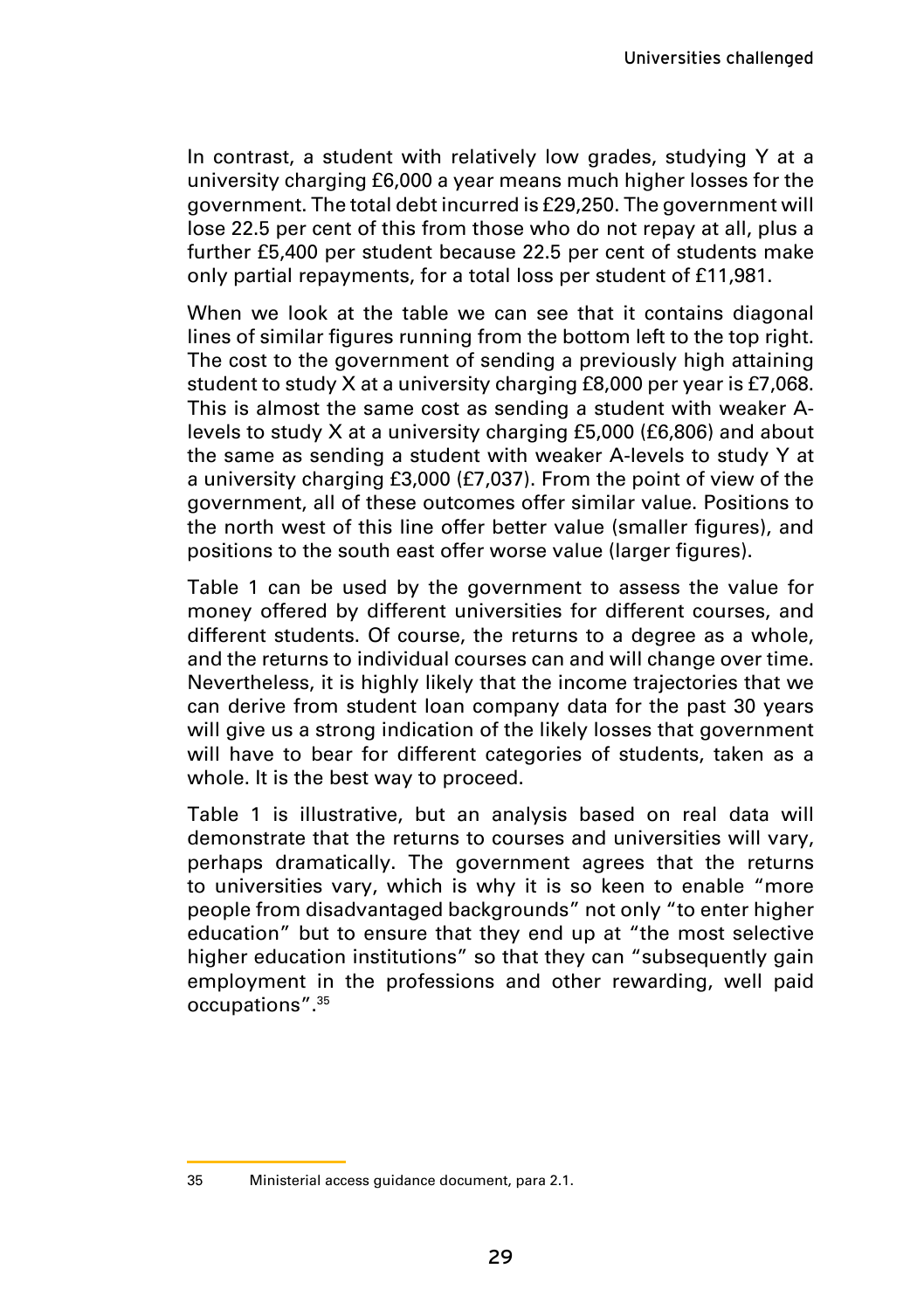#### What about access?

Government is right to care about access. The university that you attend can be hugely important for your life chances. The most important way to increase access to universities as a whole, and to top universities in particular, is to ensure that more pupils from state schools achieve high grades at A-level. The pupil premium is likely to prove more effective than OFFA in the long term. Nevertheless, there are two things that the government can do. First, it should continue with the OFFA regime, requiring any university charging more than a certain amount to undertake activities that are likely to increase access, and to be held accountable for the success of those activities. Second, government can explicitly skew the results of Table 1 to support entrants from non-traditional backgrounds. It could say, for example, that students on free school meals will be assessed for Table 1 as though they had 20% more UCAS points. Thus the loss on a (say) CCC student on free school meals would be defined as the same as a non-free school meals student with BBB. This would make it easier for universities to take students from backgrounds characterised by lower school attainment.

#### Universities would bid for the right to offer places

The government would publish a more finely grained version of Table 1, based on its understanding of standardised students' labour market performance by university, course and A-level results.<sup>36</sup> The likely performance of new courses would be evaluated in the light of similar courses offered elsewhere, and the likely performance of new providers would be based on the experience of other new entrants in the last 30 years. The government would also set an indicative number of places that it expects to offer.<sup>37</sup> The government would make one eighth of the total places available to universities to bid for. Universities would, via sealed bid, request n places, in subject X, for students who have UCAS grades z, at a fee p. Thus LSE might bid for 200 economics places, all at 4As, at a fee of £8,000. Another university might bid for 100 economics places, at an average of grade CCC, at £4,000.

<sup>36</sup> i.e. standardised for gender, race, socio-economic characteristics, but varying by university, course and A-level results.

<sup>37</sup> Excluding the Open University there are 162 English universities with HEU students, admitting a little under 600k students each year in total.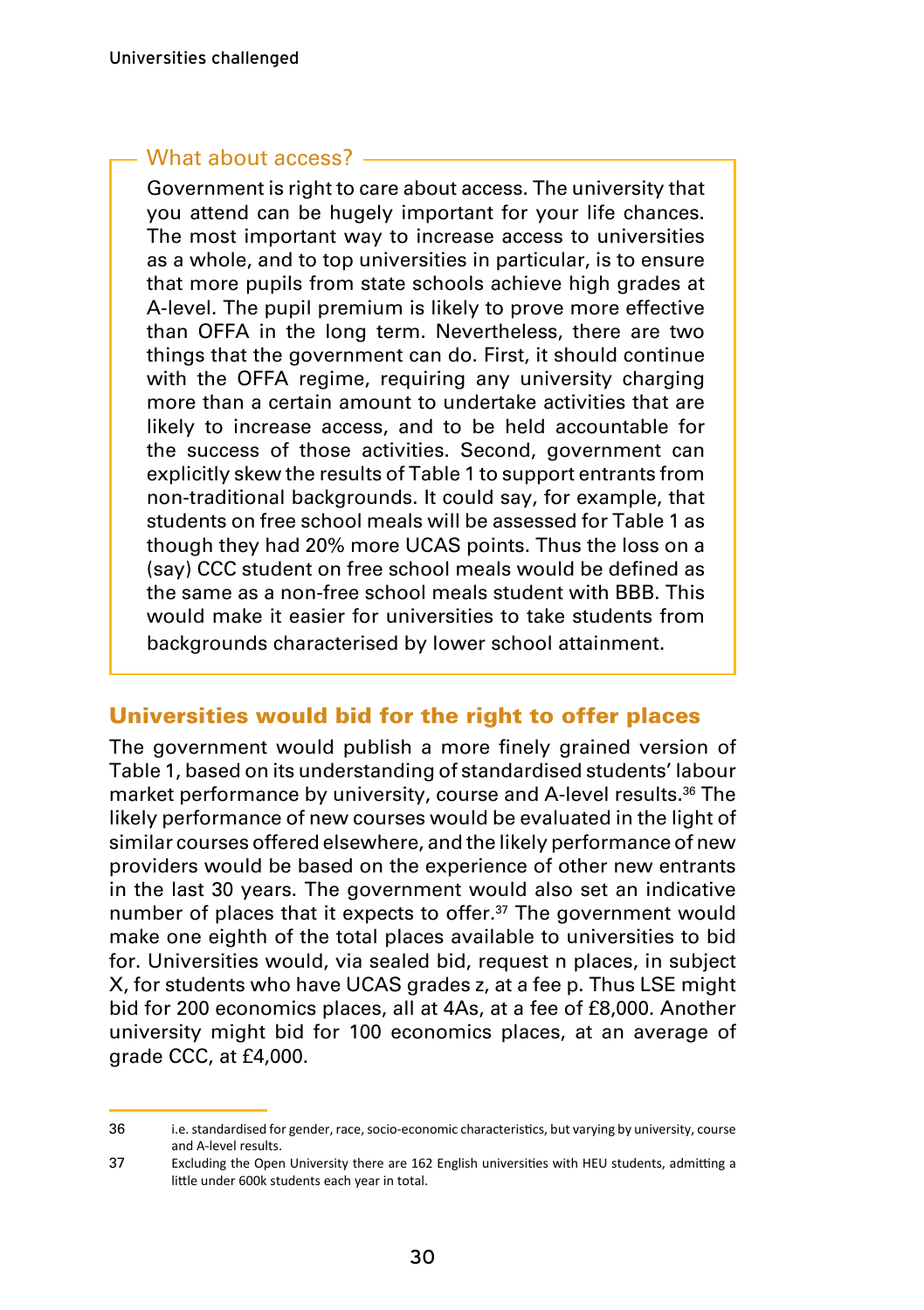The government would then look at Table 1 and work out the cost to government of each bid. It would then accept the best value bids, up to the number of places available in the first round of the auction. This process would be immediate. The government would publish a list of the accepted bids, and hold the next round of the auction until all of the places have been allocated.

#### The role of new entrants into the higher education sector

We know from experience of other sectors in the economy that new entrants are often critical in increasing levels of effective competition. British Airways European operations have responded well to the challenge of low cost airlines. but it was the existence of low cost airlines that led BA, for example, to scrap the 'Saturday night stay' rule, whereby a Saturday night stay used to be a pre-requisite for a cheap fare. Interestingly that rule remains for long haul flights, where low cost airlines are not an important feature of the market.

For these reasons it is critical that new entrants are allowed to enter the market. As of now, HEFCE needs to approve such entrants, but the government should be very clear that new entrants are very welcome. New entrants can be for-profit or not-for-profit. All Further Education Colleges should be cleared as entrants provided that they have an existing Higher Education partner to ensure standards. Schools should also be given this right. In addition, groups such as BPP who have demonstrated an ability to deliver post-graduate training would also be approved.

If the government wanted to use this scheme for students who will apply to university next academic year it would need to move very quickly, and it is probably not a realistic option. A more informal system is probably the only option for this year. In subsequent years clearly there will be sufficient time for the process to work effectively.

Universities would not be allowed to bid for everything. First, if they want to bid for more than 120 per cent of current entry levels, they would have to demonstrate to HEFCE that they had the capacity to teach significantly more students. New entrants would also have to satisfy HEFCE that they could enter the sector effectively. Second, if universities bid for places that students later turn out not to want, they will have to pay a charge of £100 per place to the government,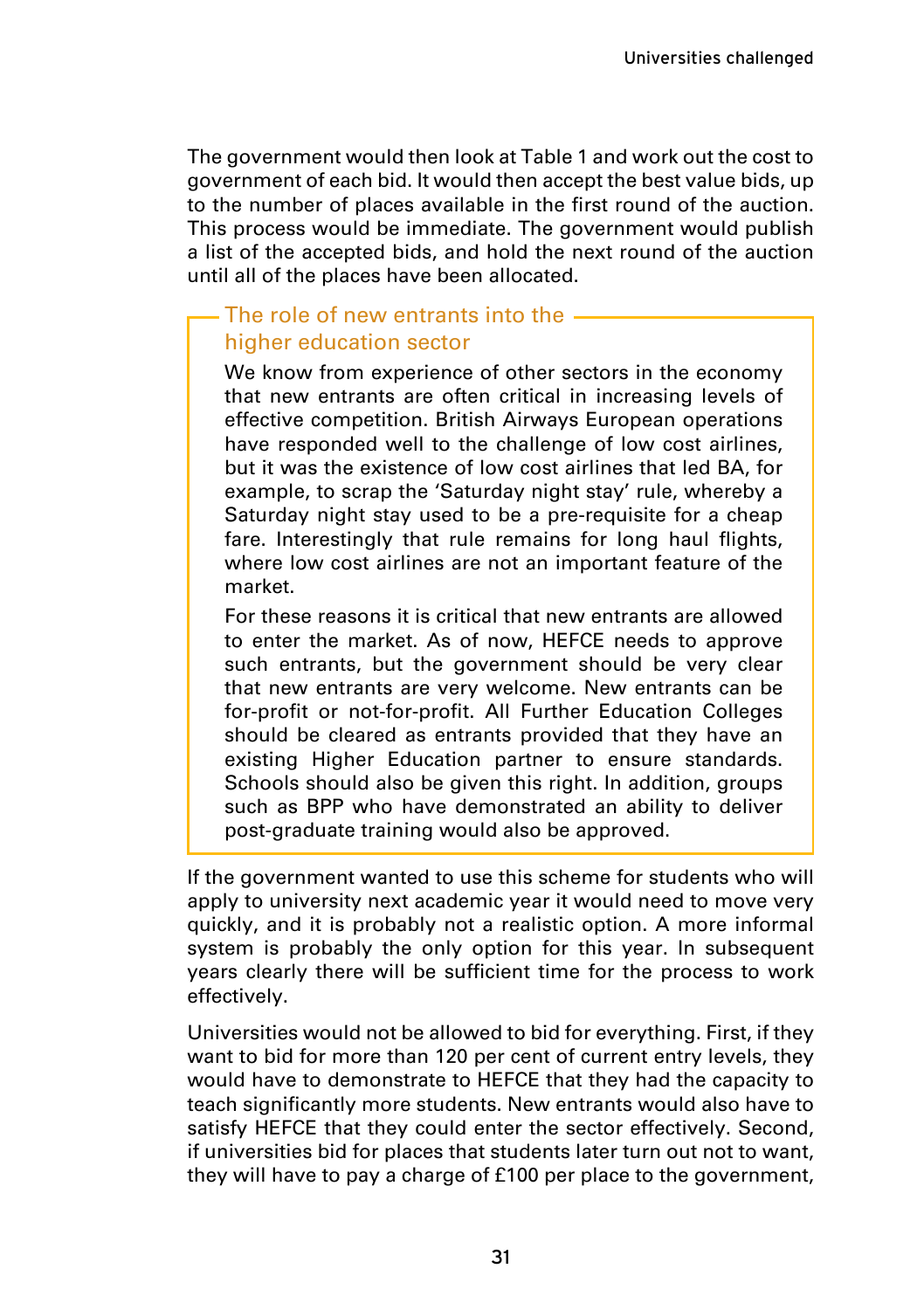when that place is not taken. This will act as a deterrent to wishful thinking on the part of universities as to the students that they might attract. There is a sense in which this 'restocking charge' mirrors the incentives in the private sector: if Ford over-estimate demand for the new Focus, they have to pay a charge in that production lines will not run to full capacity. They therefore have an incentive to accurately predict demand. The restocking charge creates a similar incentive for universities.

Universities would be allowed to resubmit early unsuccessful bids in later rounds, or to adjust their bids from round to round. If the final fees are lower than the government expects, then the government would then be able to increase the number of places available, at its discretion.

#### How would new courses and new universities be assessed?

If an existing universities wish to offer new courses, the 'Table 1 cost' will be assessed by reference to similar courses. If we find that physics graduates and economics graduates have similar income trajectories across the sector as a whole, and a university that offers physics decides to offer economics for the first time, the 'Table 1 cost' for that economics course would be the same as for their physics course. Universities wanting to create new courses would therefore know where they stand.

The expansion of new universities over the past thirty years has given us enough evidence of their graduates' effectiveness in the labour market, so it will be straightforward to construct Table 1 estimates for new entrants to the sector. These would take into account the subjects offered, and the pre-entry qualifications of their students.

After all the rounds have been completed, universities would be able but not required to average their awarded places. This means that if a university has won the right to offer places at £6,000 and at £4,000 in the same subject they could average the two fee levels. They would also be able to vire places across subjects with the same economic return categories – thus if economics and law both have the same returns to government, a university with the right to offer both at a particular price can vire offers in one to the other.

The exception – inevitably – would be across the divide between science and non-science. The government wants science places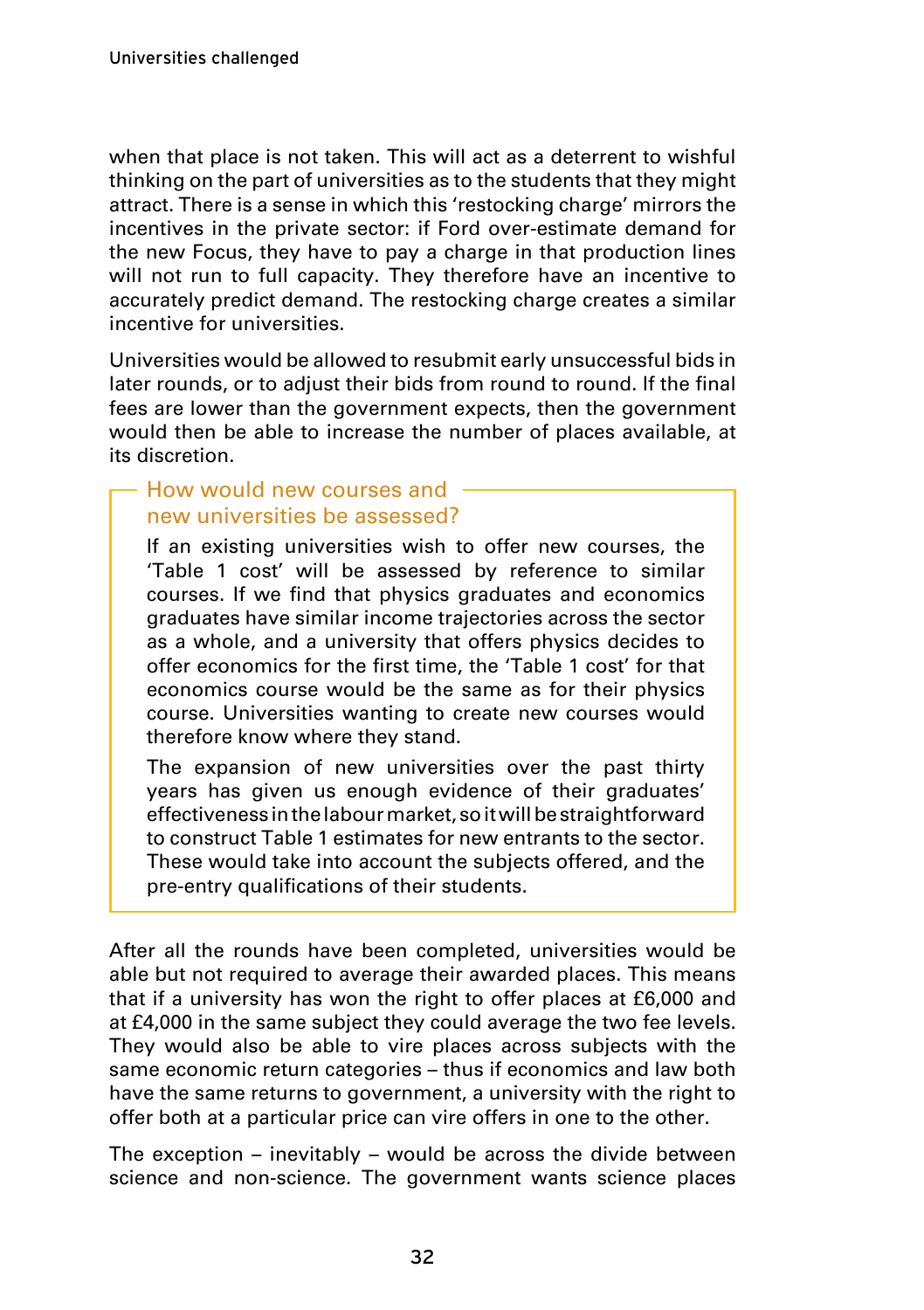protected, and therefore universities cannot vire places out of science subjects. Equally, science subjects receive additional funding from the government, and therefore universities cannot vire places into scientific disciplines. The same is true for medicine.

#### Applicants would apply to universities

At the start of the academic year in which students apply, universities would collectively hold the right to make offers equal to the total number of students that the government is willing to fund. Universities could charge up to the price agreed with the government. They would issue prospectuses, and make information available to students just as they do at present. They would be required to state what is actually offered, in terms of teaching, and – as importantly – output measures, such as whether students are satisfied with courses, employment prospects, and income trajectories.

Under the current system, students then apply for places, based on actual or predicted results.

As in the current system, universities assess those applications, and make offers to the students that they would like to take. There would, however, be three types of offer. The first and most common type of offer would be when a university has a confirmed place that it wishes to offer it to the applicant.

Second, there would be transfer offers. Here the university is saying that it would like to take the student, but that they have already offered all of their places to other applicants. A transfer offer means that if the applicant holds an offer from another university, it can transfer that offer to the second university, subject to the transfer not adding to government expenditure. This is very important: until now, we have been concerned with forcing universities to respond to government. Here we make them respond to applicants as well.

Imagine a student has an offer from Bath, but would rather go to Bristol. Unfortunately Bristol has no places left, but would like to take the candidate. Bristol wishes that it had bid for an additional place in the earlier auction. Although it cannot bid for an additional place at this point, it can gain an additional place at the expense of Bath, if the student prefers Bristol to Bath, and if there is no effect on government finance. If the expected cost to the government is the same or lower at Bristol than at Bath, given the fees charged and the projected income trajectories, then the process is straightforward: the student's preference means that the place transfers from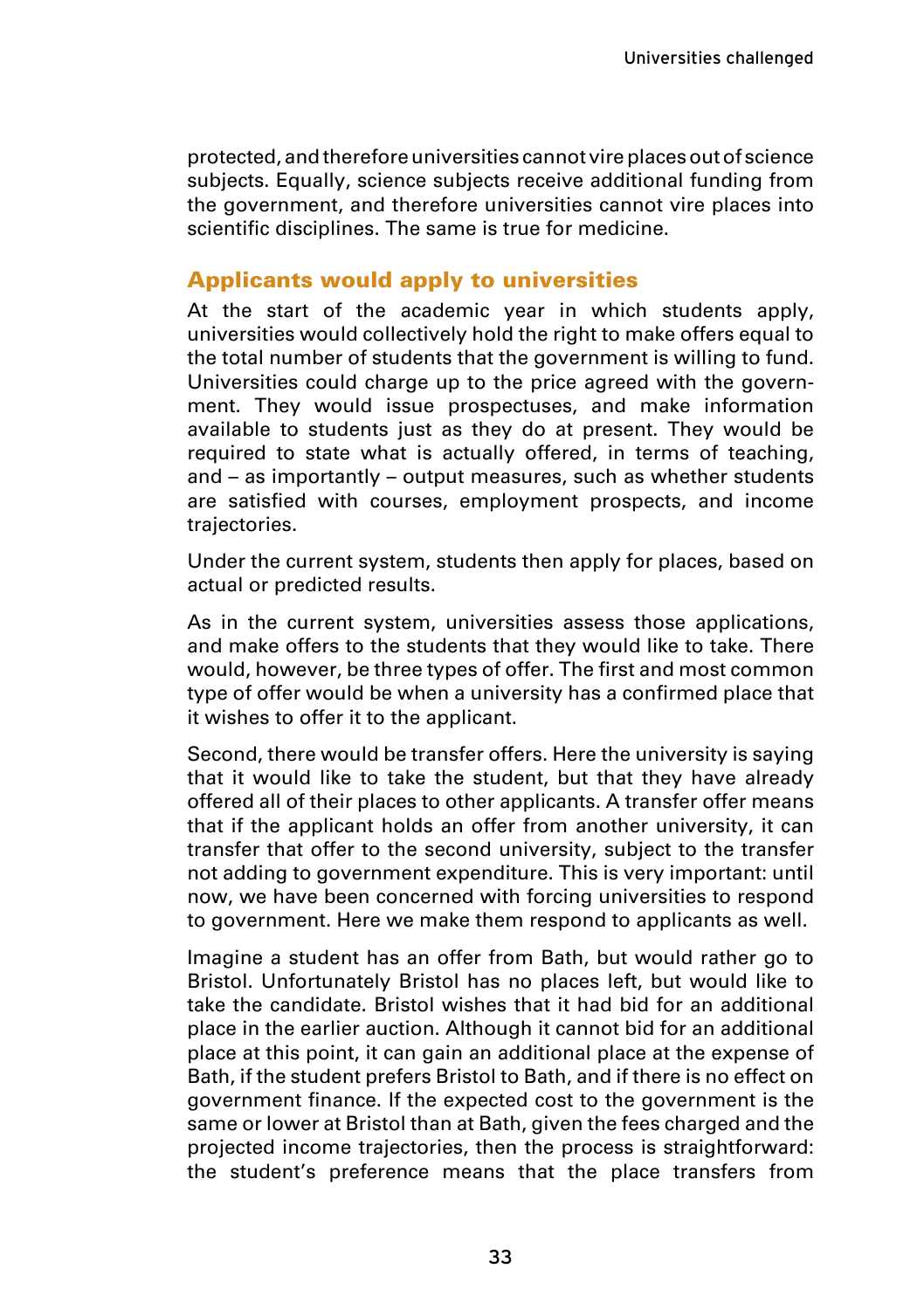Bath to Bristol. If going to Bristol increases the predicted loss for the government, then the student can only move if Bristol covers the difference (for example, by remitting the relevant sum to the government).

Third, there will be waiting list offers. Here the university is saying that it would like to take the person, and will give them the place if and when it gains more places later. As we shall see, there is good reason to think that more places will become available when A-level results become known. The waiting list offers would give the student a rank on the waiting list, so that students know where they stand.

As in the current system, students then choose between the offers, or reject all of them. Students have also gained the right to transfer an offer from one place to another, so long as the place that they wish to go to accepts them, and so long as the transfer does not increase the cost to the taxpayer. In addition, students can be more confident about rejecting offers in the proposed system because as we will see, more places will be come available later in the year. There would be no insurance offer.

After universities have made their offers, and students accepted or declined their offers, some universities will have spare places. They will have bid for, and received, more places than they can fill with relevant quality applicants. They will have to return their places to HEFCE immediately, paying the appropriate level of restocking charge. These returns would be public. This would happen in early March.

These places would then be re-auctioned. Universities who have waiting lists will bid for these places, in order to be able to offer them to their waiting list. The knowledge that the university can bid for more places like this will give students greater confidence to accept a waiting list place from their first choice rather than accept an offer that they like less from another university. This in turn forces universities to be more responsive to student demand, in all dimensions – price, quality, and so on.

Universities with waiting lists will not be the only bidders. Some universities will have received offers in the first round, but discovered that students thought that other offers were preferable, and therefore have had to return their places to the government. But universities are high fixed cost organisations, and those with too few students at this stage are likely to rebid, more aggressively, in order to stave off collapse. This group will therefore have to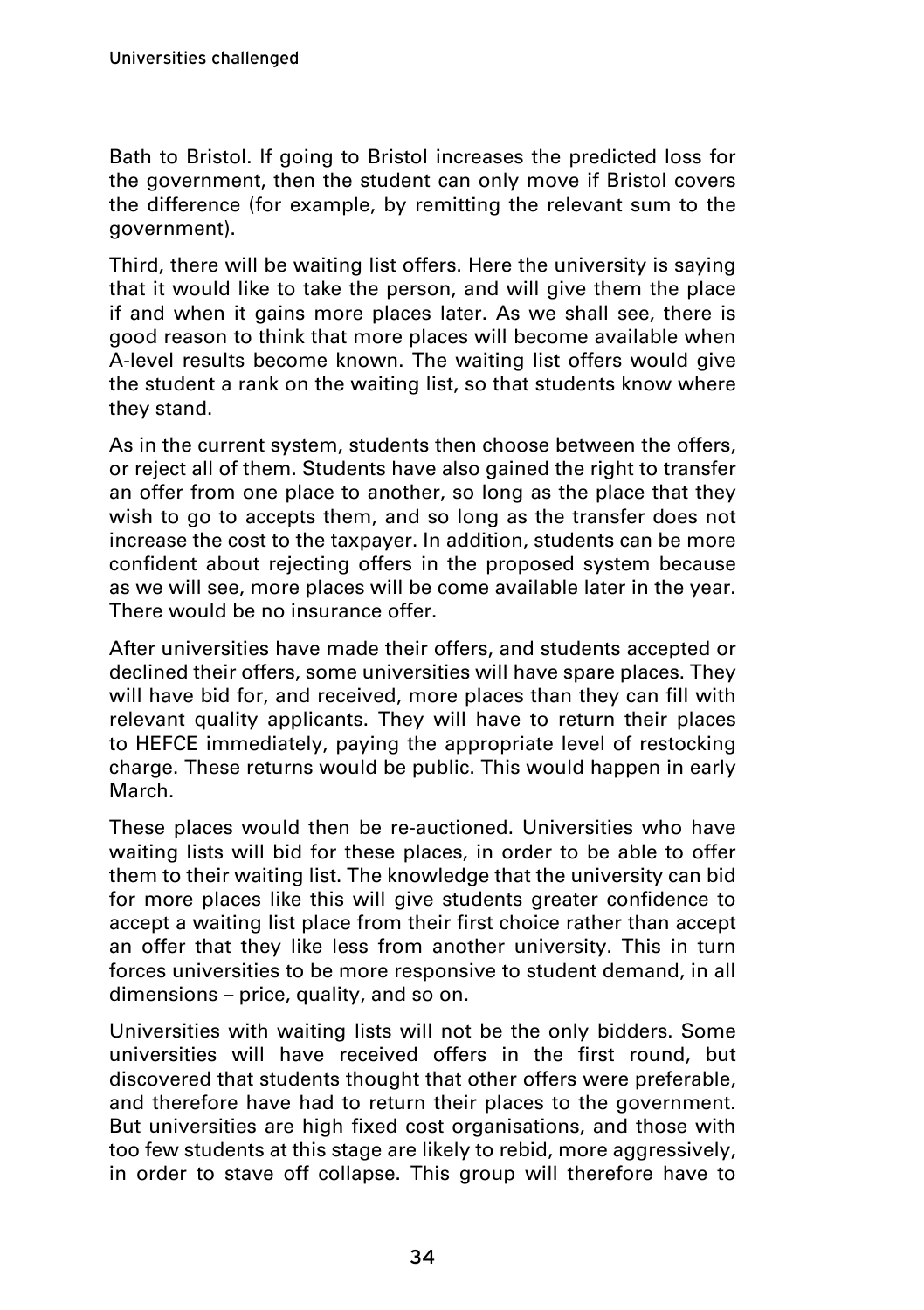offer students a better deal to survive. For example, a university that previously won the right to offer courses at £7,000 to students with 3Cs at A-level that finds fewer takers than expected will have to cede those places back to the government. It can then bid for places, but clearly it will have to offer students a better deal. As such, there is within-year pressure on universities who do not offer students a desirable package to cut their fees.

Universities with waiting lists, and those with insufficient students, would bid for the places. The government would again seek value for money, allocating places according to the likely cost to government. The winners would again offer places to students, and students would again accept or decline. Declined places would again be returned, and would be allocated after the results are known.

By the Easter preceding the A-level exams, therefore, the vast majority of students will have received and accepted an offer from a university, just as at present.

#### When the results come out

Universities would then confirm or deny the place. Note that since the agreement with the government specified the A-level points, the university cannot confirm a place unless the student has the grades that the university has agreed with government. The agreement with government is based on the average of students taking the course, and so a 'BBB' university can admit a BBC student if one of their other students achieved ABB, and so on, so long as the overall average is BBB. There is no requirement to admit a BBC student just because another has achieved ABB: that is for the university to decide.

Since not everyone gets their grades, and since not all shortfalls will be compensated for by outperformance, universities cannot confirm all of their places. Those places will be returned to the government, and the appropriate restocking charge will be paid. These returned places, along with any outstanding places that have been declined by students prior to exams, will then be offered to universities. These places will then again be auctioned to achieve value for money. To make the system particularly responsive to students, universities will at this point have to show evidence of student demand. The actual number of places released at this point will reflect the government's position – if universities have charged less than expected, the government can fund more places with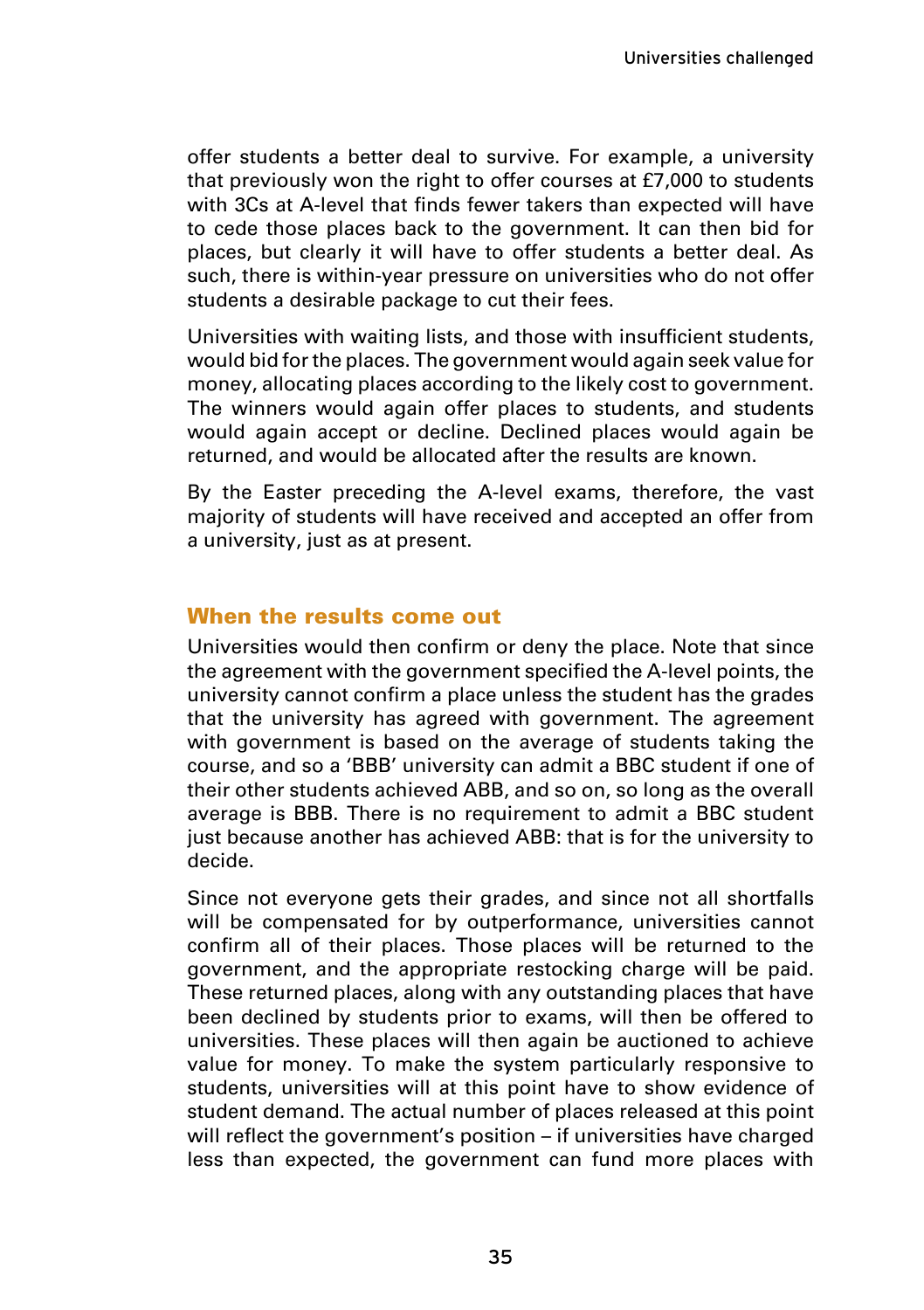the same budget. Equally, if the labour market is poor, or for any other reason, government may decide to fund more places using additional money.

Finally, all universities can expand to any extent, at any time, if they pay government a fee equal to the Table 1 losses for their course. This is costless to the government, and should therefore be permitted.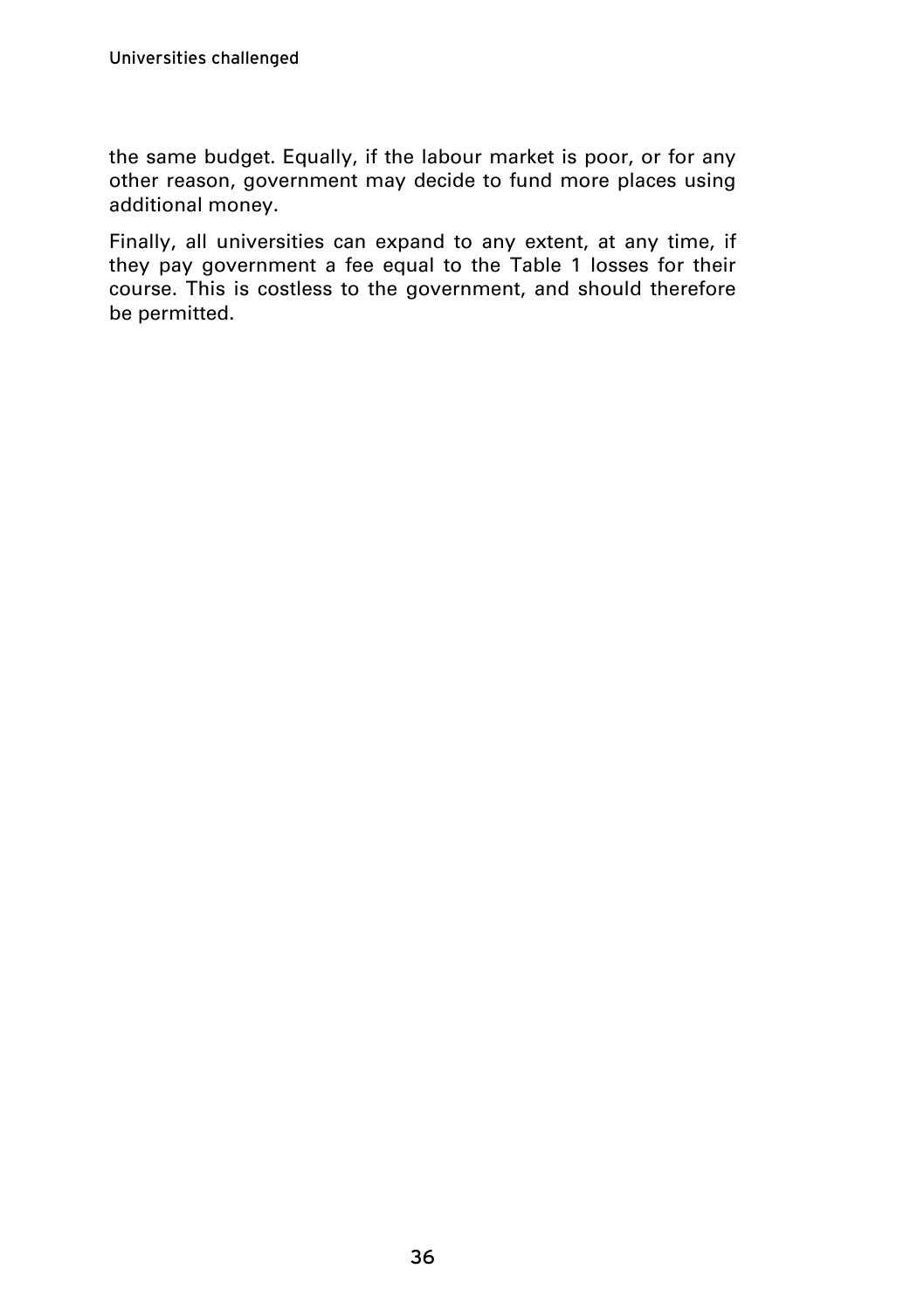### **What would the effects be?** :

This system creates good incentives. It creates an incentive for universities to offer attractive courses that students want to study. Universities that do this will attract more students, and better students. This will allow them to expand, or charge higher fees (along the equilibrium diagonal) or some combination of the two. Universities that are not popular will have to cut fees to attract students. Allowing entry makes this much more likely, and therefore increases the incentives for all universities to be responsive to students.

Second, it creates an incentive for universities to care about the employment trajectory of their students. Too often employers complain that students are not 'work-ready', and too often students complain that careers services are not effective. A university that is good at placing its students into work will do well in this system, because lower losses to government means that the university is able to expand or to increase its fees.

Third, it creates good incentives for universities to raise scholarship revenue. A university that can pay its 'Table 1' fee to the government can expand as much as it likes. This is particularly easy for top universities, whose Table 1 figures are relatively small. This is a good fundraising proposition: a donation of the loss to government is sufficient to increase access to the university, meaning that donors can increase the number of people who get the opportunity that they had, for a relatively limited sum.

Finally, we have very good incentives for universities to think hard about cutting costs in order to cut fees. This paper is primarily about the incentives, and not about the methods by which universities can cut costs. CentreForum is currently undertaking further work that will look in detail about what universities can do to be more cost effective. Nevertheless, it is important to sketch out some basic information that demonstrates that it is plausible to imagine that large cost savings are possible.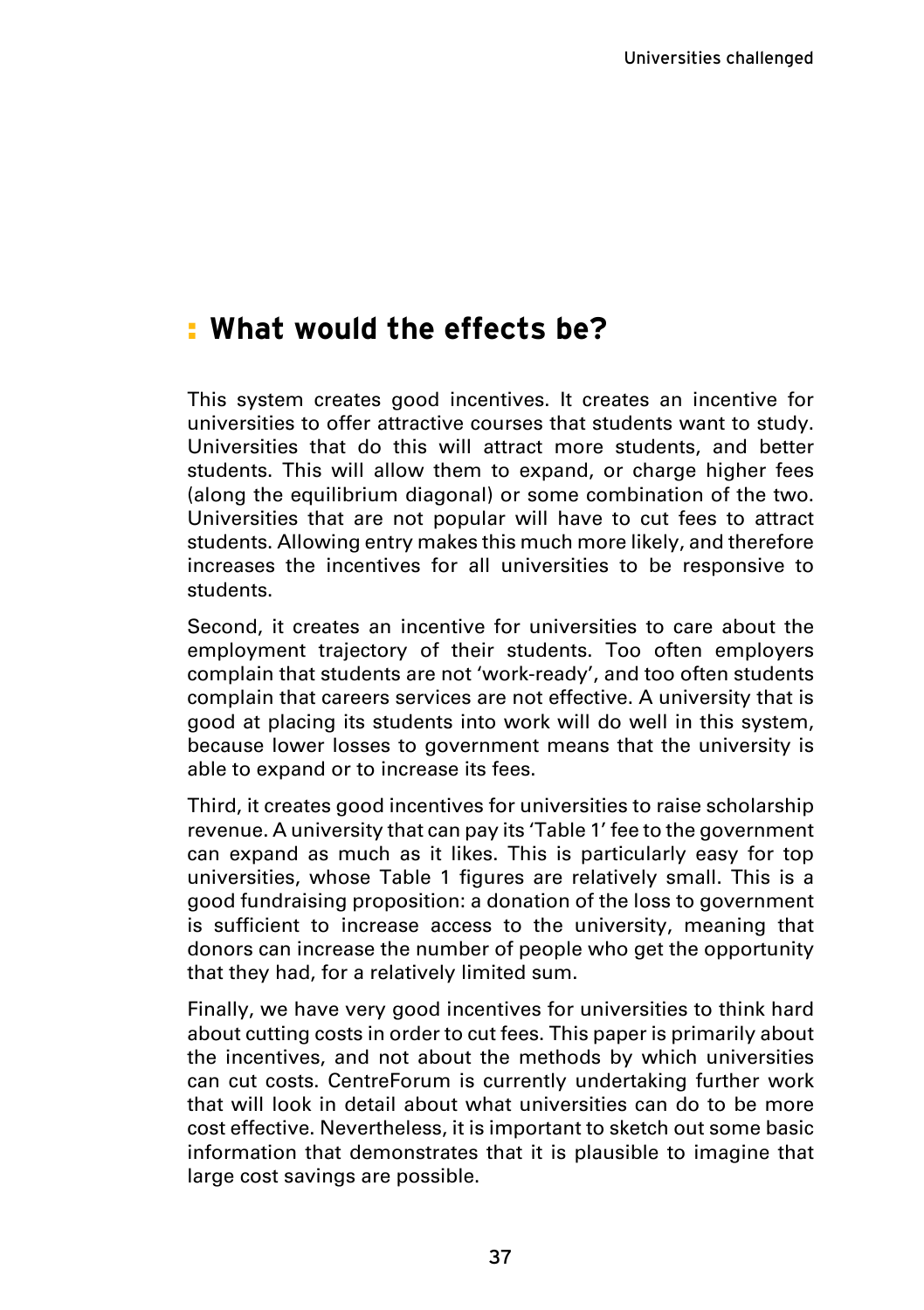First, universities can be more efficient at the margins. In particular, universities should be better at joining together to gain economies of scale in back office functions, and via collective purchasing. Policy Exchange has recently published a paper that sets out a range of ideas along these lines, and the changes that government needs to make to facilitate them.<sup>38</sup> They demonstrate that the Higher Education sector is lagging behind the Further Education sector in this area, and that considerable savings are possible. The government, however, turns out to be obstructing this sort of effective joint working, in that universities are exempt from VAT for services that they provide themselves, but are liable for VAT if they procure services jointly. Different parts of the NHS are allowed to work together without becoming liable for VAT, and as Massey suggests, government should clearly ensure a level playing field in the university sector as well. Nevertheless, we should be aware that savings such as these are likely to be relatively minor relative to university budgets. Massey quotes with approval that UCL are saving £250,000 a year by using Microsoft's free email service. But while £250,000 is worth having, it equates to under 0.04 per cent of UCL expenditure.<sup>39</sup>

The most effective way of cutting costs is likely to be a reconsideration of the role of the academic. At present it is assumed that all academics will both teach and do research, although this is already being changed at the margin with the growth of both research only 'research fellows', and teaching only 'teaching fellows'. But the expansion of universities has been driven by an increase in student numbers, with the expansion of research being a rather accidental corollary. It is not clear whether, as a nation, we either want or need more research, and nor is it clear that all of the expansion has led to research of particularly high standards. There are currently 181,000 academics at UK universities, and yet only 52,000 were submitted for the most recent Research Assessment exercise.<sup>40</sup> Thus there are more than 125,000 academics whose research output was not felt to be sufficiently impressive by their employers as to warrant even entering them into the assessment exercise. In some cases there are good reasons – faculty at the very start of their careers, for example, and in others universities entered only their best people. But still, the failure of UK universities to enter more than 2 in 3 academics

<sup>38</sup> www.policyexchange.org.uk/images/publications/pdfs/Higher\_Education\_ Austerity\_2.pdf

<sup>39</sup> Based on Higher Education Statistics Agency statistics.<br>40 www.hesa.ac.uk/index.php?option=com content&task

<sup>40</sup> www.hesa.ac.uk/index.php?option=com\_content&task=view&id=1898&Itemid=239 and www.rae.ac.uk/results/outstore/Main%20table%20of%202008%20RAE%20resul ts.xls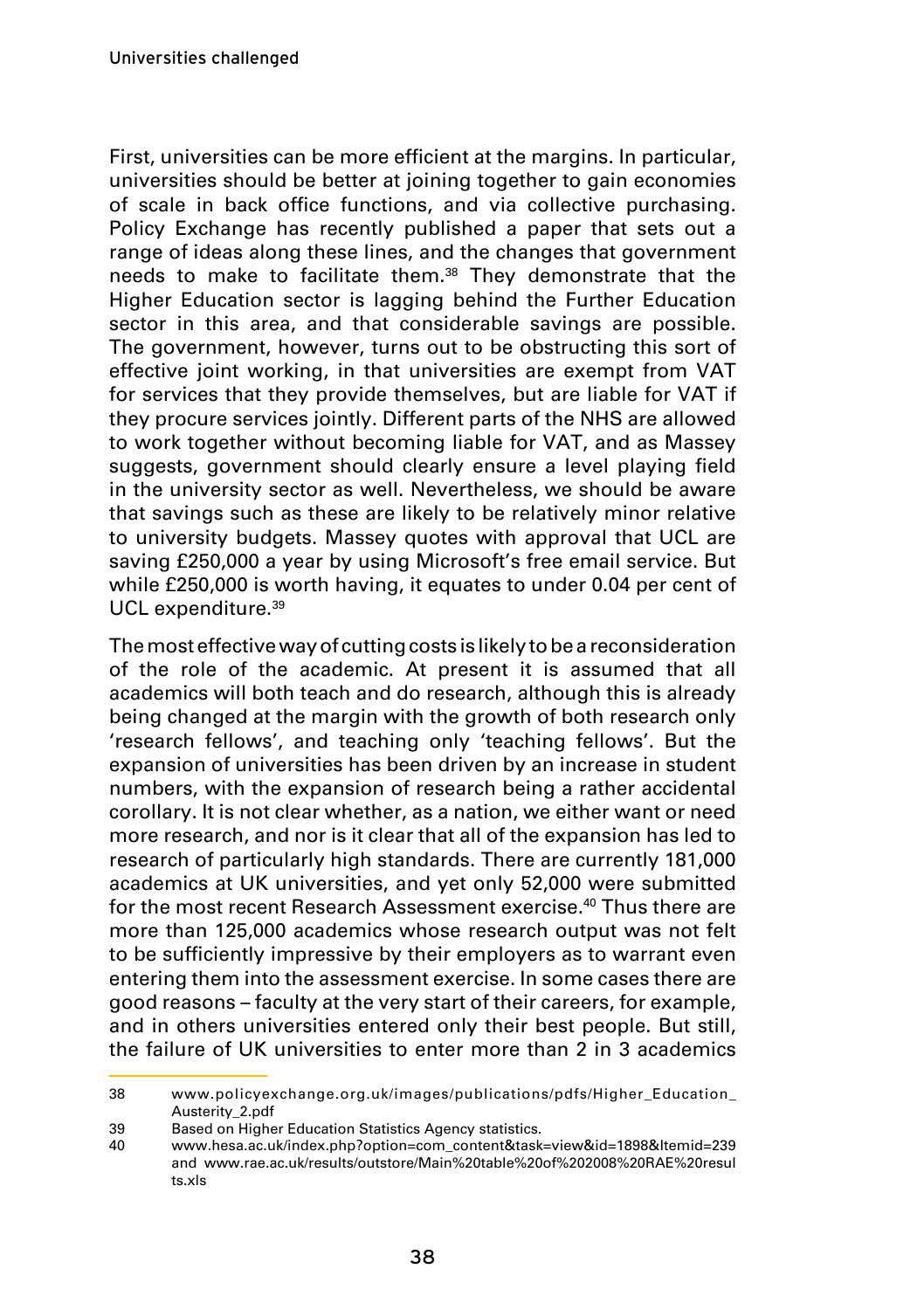suggests that there are large numbers of academics who are not producing research of any serious quality.

We can see this when we look at the concentration of work that is judged to be "world-leading in terms of originality, significance and rigour" – the highest category in the UK Research assessment exercise. The Research Assessment Exercise showed that the top four UK universities alone account for a quarter of Britain's worldleading research, and the top 14 for more than a half. In contrast the bottom half of institutions account for less than 3% of our worldleading research. Only 50 of the 158 institutions have more than 100 academics whose work was judged to be internationally excellent across all disciplines combined. No wonder Lord Willis, formerly chair of the House of Commons select committee on Science and Technology, has called for the rationalisation of university research to around 30 universities.<sup>41</sup> The harsh reality is that many academics in many universities are either producing no research or research of a mundane quality. Their principal role is to teach, and their contracts could be structured accordingly.

In this context it is worth stating that all academics with good research ideas should always be able to apply to research councils for research funding. Research councils fund academics at full economic cost, including the cost of buying them out of teaching. Being on a contract that is oriented around teaching should not preclude any academic with a plausible research idea from applying for funding that will allow them to undertake that research.

Teaching at a university is not identical to teaching in a school. At least for upper level undergraduate courses we need faculty who are aware of what is going on in research. But while we need them to be able to understand and explain current research, we do not need them to undertake it. The concept of 'research aware' as well as 'research led' teaching is an important one. For many introductory courses even that is not required: teaching introductory economics does not require one to be at the forefront of either economic theory or applied economics.

A brief comparison of universities and private schools shows just how low fees could be, and perhaps should be. It is not clear whether university teaching should be more or less costly per hour of tuition than school teaching. On the one hand, university faculty generally have PhDs, and we might expect them to need more time to keep up with the literature, even if they do not contribute to it. This would

<sup>41</sup> Lord Willis, Times Higher Education, 24 March 2010.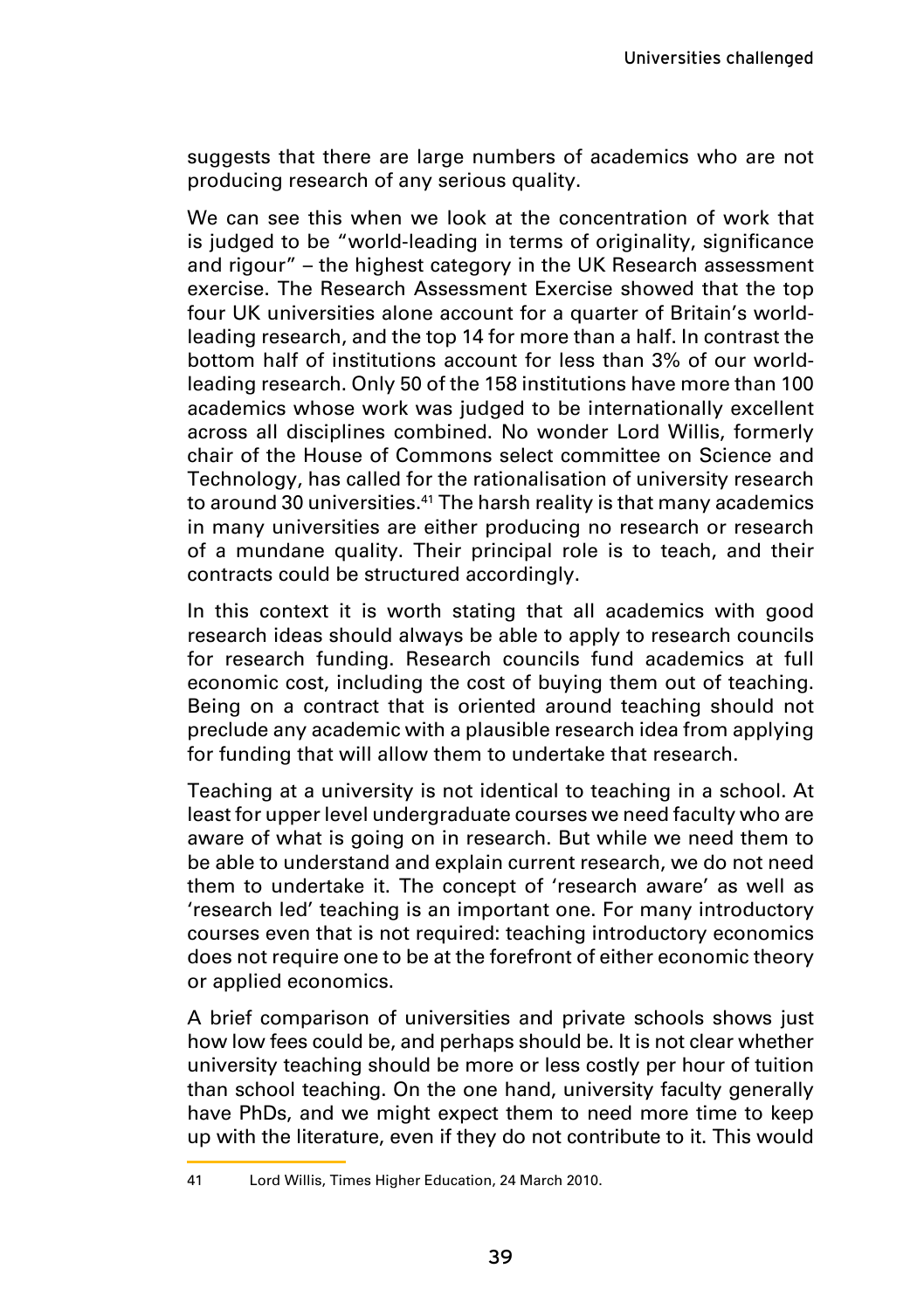imply that students can expect to pay more per hour. Against that, universities have the potential for considerable economies of scale. Lectures can contain hundreds of students, which hugely reduces the costs incurred per hour of student tuition. In addition, many classes are given by graduate students and other ad hoc associated members of staff, often on relatively low wages, or paid by the hour. These factors would imply that universities should charge less per hour.

As an illustration, we will assume that a teaching oriented university could have fees that equate to the same cost per hour of tuition as currently charged in good private schools. Private schools exist in a competitive sector, in which well-informed parents care about both costs and quality. It is reasonable to assume that the fees charged in public schools represent the market cost of provision. Charging the same per hour does not, of course, imply that annual fees will be the same, since contact hours in universities are much lower than in schools. Many students on humanities courses are in classes or lectures for 8 hours a week, and for 20 weeks of the year, perhaps with additional revision. St Paul's Girls' School charges £23.50 per hour of tuition, while Bradford Grammar School charges £14.20. The biggest part of this difference is likely to be the additional costs of operating in London. At these rates, and assuming 200 hours of tuition per year, a university student would pay £4,700 and £2,840 in fees respectively per year.

Many in the university sector will no doubt say that these figures are impossible, but they are not. The new BPP University is charging fees of £3,225 for the BSc in Business Studies. Universities typically charge British students under £4,500 for taught masters subjects (see appendix). Professor Malcolm Gillies, Vice Chancellor of London Metropolitan University has stated that the rush to high fees shows that "there has not been a really serious attempt to see how you might reduce costs in the interests of affordability for the student." London Met plans to charge less than £6,000.42 In this context it is sensible to imagine that a majority of courses at a majority of UK universities would cost less than £4,000, even with the abolition of government teaching grants, with significant numbers of courses costing considerably less. There is no reason, after all, to think that BPP is the lowest cost provider, especially as it uses central London campuses. In addition, many existing universities already own their sites, and have buildings that have been constructed and paid for. They should be able to produce good quality courses for less than the rate charged by BPP. But they will only do so if they have a real incentive to do so.

<sup>42</sup> 'The Week in Higher Education', Times Higher Education, 24 March 2010.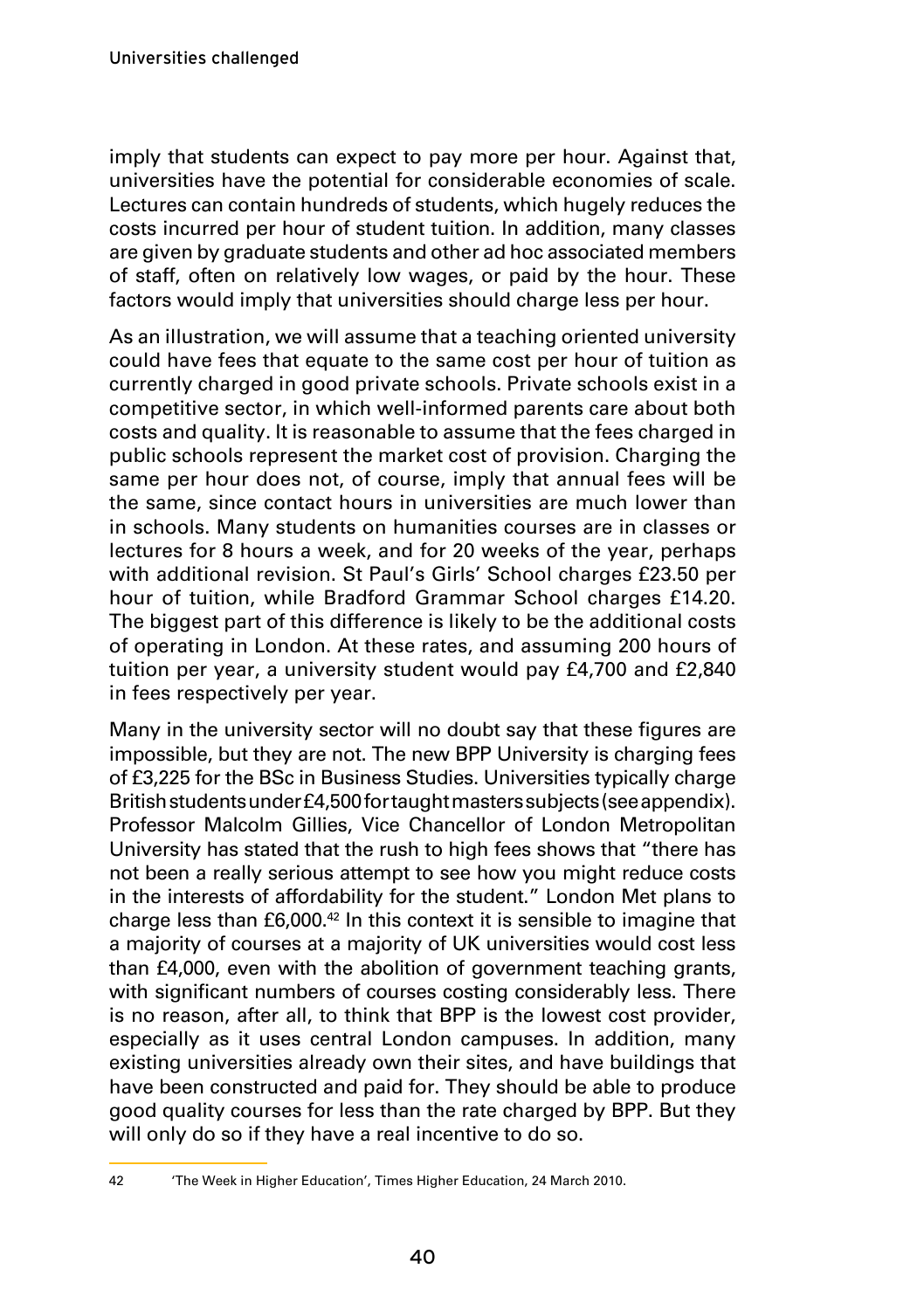### **E** Conclusion

This paper has set out how the government can introduce effective competition in the university sector. There are very good reasons for it to do so. Competition will increase the extent to which students can study the courses that interest them, and to which they are well-suited. It will increase the pressure on universities to raise the quality of their courses, in order to attract students. And above all, it will create incentives for universities to think seriously about their costs, and to deliver courses that offer good value to both students and taxpayers. Finally, of course, if this summer sees large numbers of university courses offered with prices of £4,000 or lower, the political narrative concerning university fees will change. That, as well as the considerable savings on public expenditure, is important to government.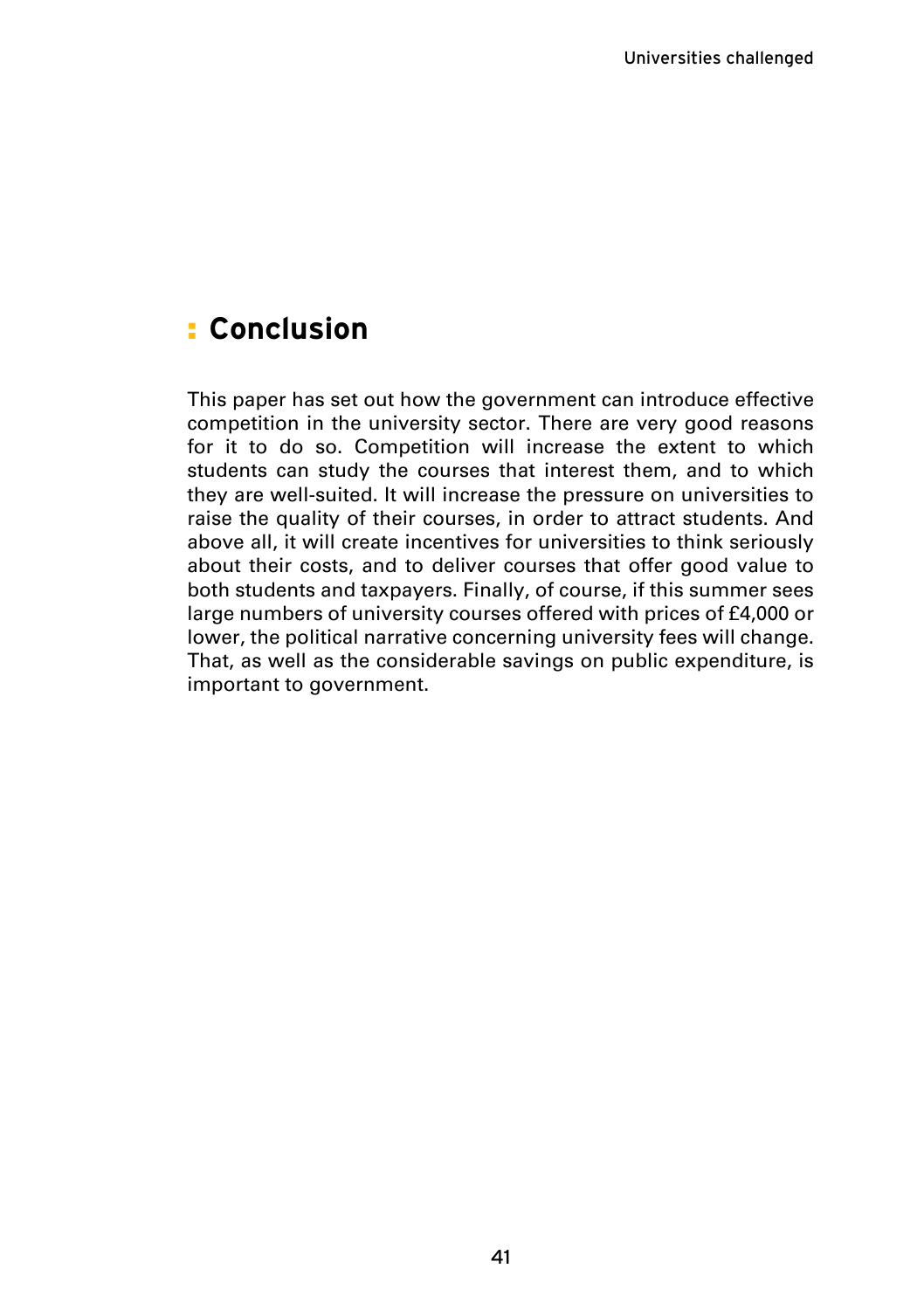### **Appendix** :

### Typical MSc and MA fees charged to UK and EU students

| <b>University</b>     | Fee     |
|-----------------------|---------|
| Anglia Ruskin         | £4,200  |
| Bangor                | £3,466  |
| <b>Bath</b>           | £4,400  |
| Birmingham            | £4,650  |
| <b>Bradford</b>       | £4,160  |
| <b>Brighton</b>       | £4,086  |
| <b>Bristol</b>        | £3,950  |
| <b>Brunel</b>         | £4,400  |
| Cambridge             | £3,770  |
| Cardiff               | £3,466  |
| Durham                | £4,770  |
| <b>Essex</b>          | £3,750  |
| Exeter                | £4,600  |
| Glamorgan             | £3,440  |
| Glyndwr               | £3,492  |
| Hull                  | £3,732  |
| Imperial              | £3,732  |
| Keele                 | £3,440  |
| Kent                  | £3,950  |
| King's College London | £3,750  |
| Kingston              | £4,850  |
| Lancaster             | £4,170  |
| Leeds                 | £4,200  |
| Leicester             | £4,345  |
| Lincoln               | £3,694  |
| Liverpool             | £3,446  |
| London South Bank     | £4,190  |
| Loughborough          | £4,250  |
| LSE                   | £10,272 |